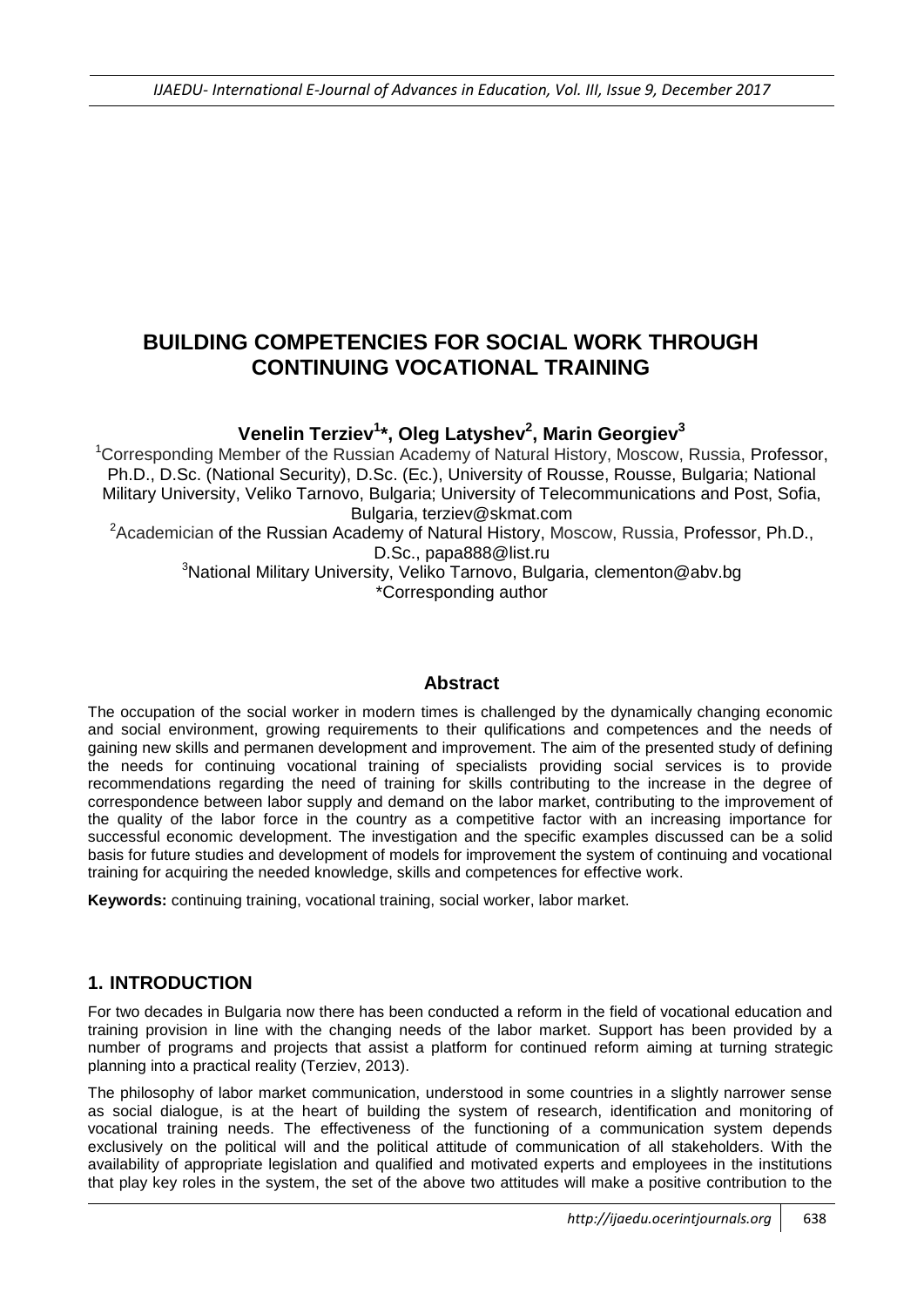country's development (Terziev, 2016, pp. 33-48; Terziev, Dimitrova, Arabska, 2015, pp. 70-79).

Labor market analysis in Bulgaria highlights significant communication deficits, both between individual public institutions and between institutions on the one hand, and employers and employees, on the other (Terziev, 2013) . Regarding the general situation on the labor market in Bulgaria and the state of vocational education and training, the representatives of the institutions of employment and social policy unanimously stress the need for radical changes in the cooperation between the labor market partners but also in the content of work, such as quality control of education and training services, collection and analysis of information on the needs of employers by qualified staff, accordance of education and training to employers' needs and others.

The systematic labor market communication requires equal and equally responsible participation of all labor market partners regardless of whether they are government structures or representatives of employers, employees, vocational training centers, regional and municipal administrations, non-governmental organizations and other. This way, each partner can get credible information if it has previously provided reliable information to other partners.

All studies that aim to make forecasts for skills and skill needs are characterized by some uncertainty about the expected results and expected effects. The introduction of a future-oriented labor market development system that includes skills needs analysis is a good step. But in reality it is not enough. Such a system can be useful only if it is part of a wider system. Broader systems provide information and professional communication among all stakeholders in the socio-economic sphere.

The expectation is that organizations in Bulgaria will increasingly focus in the future on the quality and improvement of the skills of their workforce (Terziev, V. 2009, pp. 389-392). The acute shortage of qualified workers and employees is also present in many of the economic sectors in the country, so the skills needs analyses will support the management and entrepreneurial decisions in the Bulgarian organizations. To achieve this, an organized mechanism should be set up to connect ministries, government agencies, social partners, employment services - private or government, chambers of commerce, vocational education and training institutions, employers 'organizations and employees' organizations. This organized mechanism should work by carrying out in sequence, in a certain order and without interruption, a series of research and analytical steps, as well as those related to the dissemination of information and the provision of continuous feedback.

The aim of the presented study of defining the needs for continuing vocational training of specialists providing social services is to increase the degree of correspondence between labor supply and demand on the labor market, contributing to the improvement of the quality of the labor force in the country as a competitive factor with an increasing importance for successful economic development.

In this sense, a realistic planning of human resources based on systematic monitoring and knowledge of the workforce must be achieved. The database collected must support the decision-making process in the areas of employment, labor market, vocational education and training, higher education, and the development of the workforce at national and regional level (Terziev, 2017a, pp. 55-78). In this context, the tasks of determining the needs for continuing vocational training of social work professionals are the following (Terziev; Terziev, Stanchev; Terziev, Arabska, 2016a, pp. 221-236; Terziev Arabska, 2016b, pp. 41-50; Terziev, Arabska, Filipov, Stanchev, 2016a, pp. 261-267; Terziev, Arabska, Filipov, Stanchev, 2016b, pp. 290-304; Terziev, Arabska, Filipov, Stanchev, 2016c, pp.268-276; Terziev, Arabska, Filipov, Stanchev, 2016d, pp. 277-289; Terziev, Arabska, 2016c, pp. 229-238, Terziev, Arabska, 2016d, pp. 198-205):

- Systematic analysis of the labor market;
- Systematic study and analysis of skills needs;

• Support the process of developing and permanently updating professional standards (in line with international standards) by providing systematic information for decision-making in this area;

• Support the process of developing and permanently updating educational standards by providing systematic information on decision-making in this field;

• Support the process of developing and permanently updating educational programs by providing systematic information on decision-making in this field;

• Development of curricula for vocational education and training (especially for adults);

• Development of training modules.

The study and determination of the need for continuing vocational training of social work professionals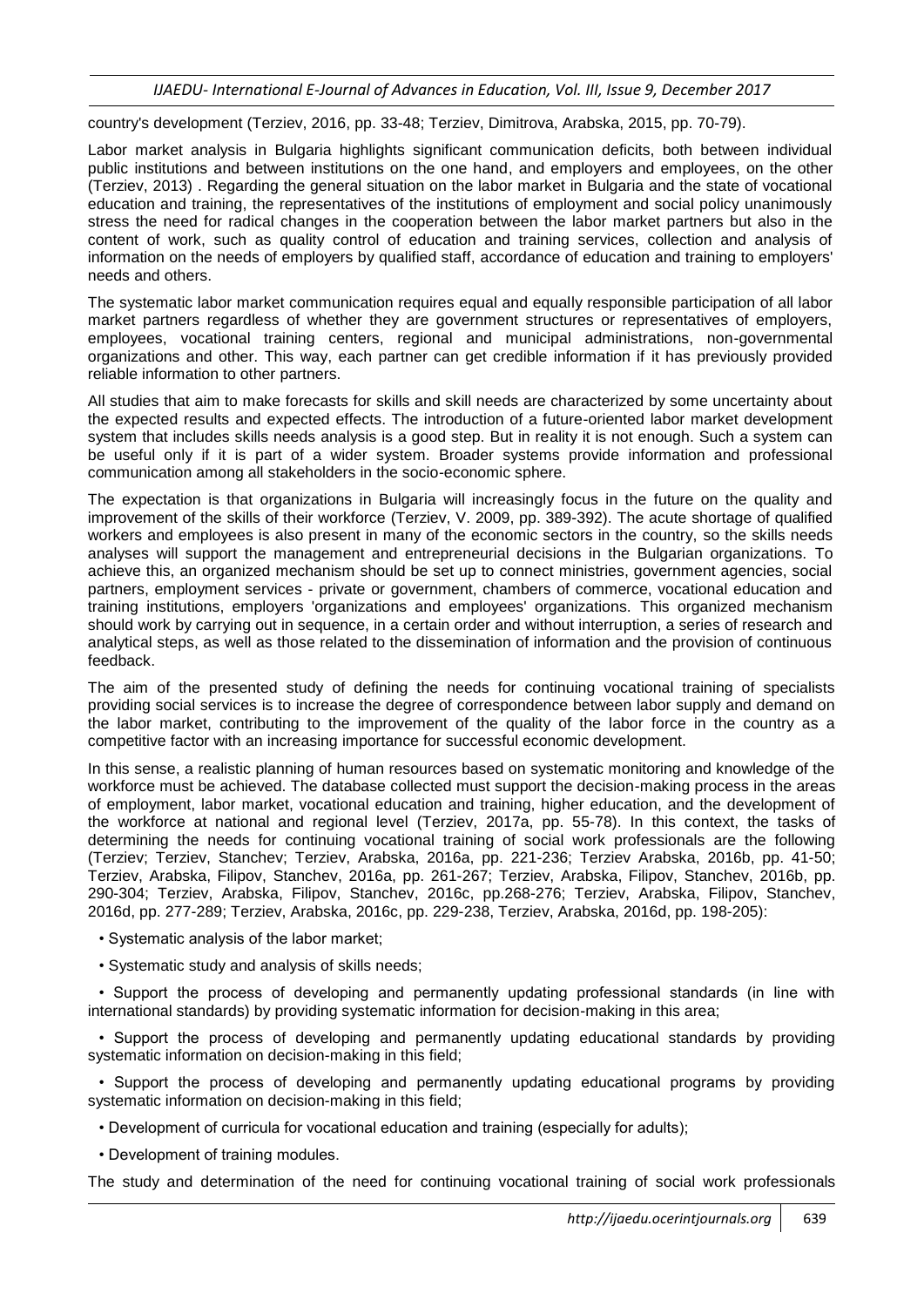providing social services is seen as a process that goes from the labor market analysis, through the next steps to the development of curricula, programs and modules, and through the feedback again and continuously passes through the series of steps (Terziev, Arabska, 2016e, pp. 206-217; Terziev, Arabska, 2016f, pp. 218-228; Terziev, Stoyanov, 2016a, pp. 158-164; Terziev, Stoyanov, 2016b, pp. 136-142; Terziev, Stoyanov, 2016c, pp. 142-150).

The aim of the study of the needs of continuing vocational training in the Child Protection and Disability and Social Services Departments of the Social Assistance Directorates of the Social Assistance Agency in Bulgaria to improve the quality and effectiveness of social work is to define the needs of adequate training and measures to support social workers in order to achieve greater efficiency in social work in the context of lifelong learning and continuing vocational training. The aim of the study of the needs for continuing vocational training is also the identification of acceptable options for providing continuous training and upgrading adequate training of the employees to increase their qualification for working with different groups of clients. The main expected result of the analysis of the study is to ouline the basic needs for continuing vocational training for the employees of the two departments. For the sake of maximal accuracy, the survey is also aimed at examining the views of directors, heads of departments and chief experts in the Child Protection and Disability and Social Services Departments of the Social Assistance Directorates [22-45] (Terziev, Stoyanov, 2016d, pp. 225-234; Terziev, Bencheva, Stoeva, Arabska, 2016, pp. 63-74; Terziev, Bencheva, Arabska, 2016, pp. 55-63; Terziev, Bencheva, Tepavicharova, Arabska, 2016, pp. 45-55; Terziev, Arabska, 2016g, pp. 391-400; Terziev, Arabska, 2016h, pp. 409-416; Terziev, Arabska, 2016i, pp. 401-408; Terziev, 2016c, pp. 23-64; Terziev, Dimitrova, 2014a, pp. 281-293; Terziev, Dimitrova, 2014b, pp. 294-207; Terziev, Arabska, 2016j, pp.19-24; Terziev, 2016d, pp. 47-63; Terziev, Stoyanov, Arabska, 2016; Dimitrovski, Terziev, Saliu, Pushova, 2016, pp. 879-884; Terziev. V,; Terziev, Arabska, Dimitrovski, Pushova, 2016; Terziev, 2016e, pp. 11-18, Terziev, Arabska, 2016k, pp. 51-60; Terziev, 2016f, pp. 100-113, Terziev. 2017a, pp. 928-935, Terziev, Arabska, 2017a, pp. 1151-1159; Terziev, Nichev, Simeonov pp. 1321-1338; Terziev, Arabska, 2017b, pp. 1339-1355).

## **2. MATERIAL AND METHODS**

The research tools in studing the needs of continuing vocational training in the Child Protection and Disability and Social Services Departments of the Social Assistance Directorates of the Social Assistance Agency for improving the quality and effectiveness of social work use information by the following sources:

- Specialized questionnaires for employees in the Child Protection and Disability and Social Services Departments of the Social Assistance Directorates.

- Specialized questionnaires for directors of directorates, heads of departments and chief experts in the Child Protection and Disability and Social Services Departments of the Social Assistance Directorates.

Questionnaires are a tool for achieving three major goals:

1.Gathering information on the specific training and qualification needs of employees;

2.Identification and prioritization of specific training needs and topics;

3.Defining the target groups, types and forms of training that employees of Child Protection and People with Disabilities and Social Services need in the Social Assistance Directorates and directors of directorates, heads of department and chief experts in Child Protection and People with Disabilities and Social Services Divisions at the Social Assistance Directorates.

The target group is generally defined - employees of the Child Protection and Disability and Social Services Departments of the Social Assistance Directorates, the interviewing of which will enable the process of identifying the needs for continuing vocational training to be completed.

For the purposes of the study of the needs of continuing vocational training in the Departments Child Protection and People with Disabilities and Social Services an instruction is developed for carrying out the research, which shows the steps and important moments in the immediate gathering of information by completing the questionnaires. The instruction contains the basic requirements and is a reference in the process of collecting information such as:

- How the survey is presented, what are its objectives, the person who realizes it;
- How to identify the employees to be surveyed;
- Requirements for strictness of information, accuracy of filling;
- Special issues and requirements for them;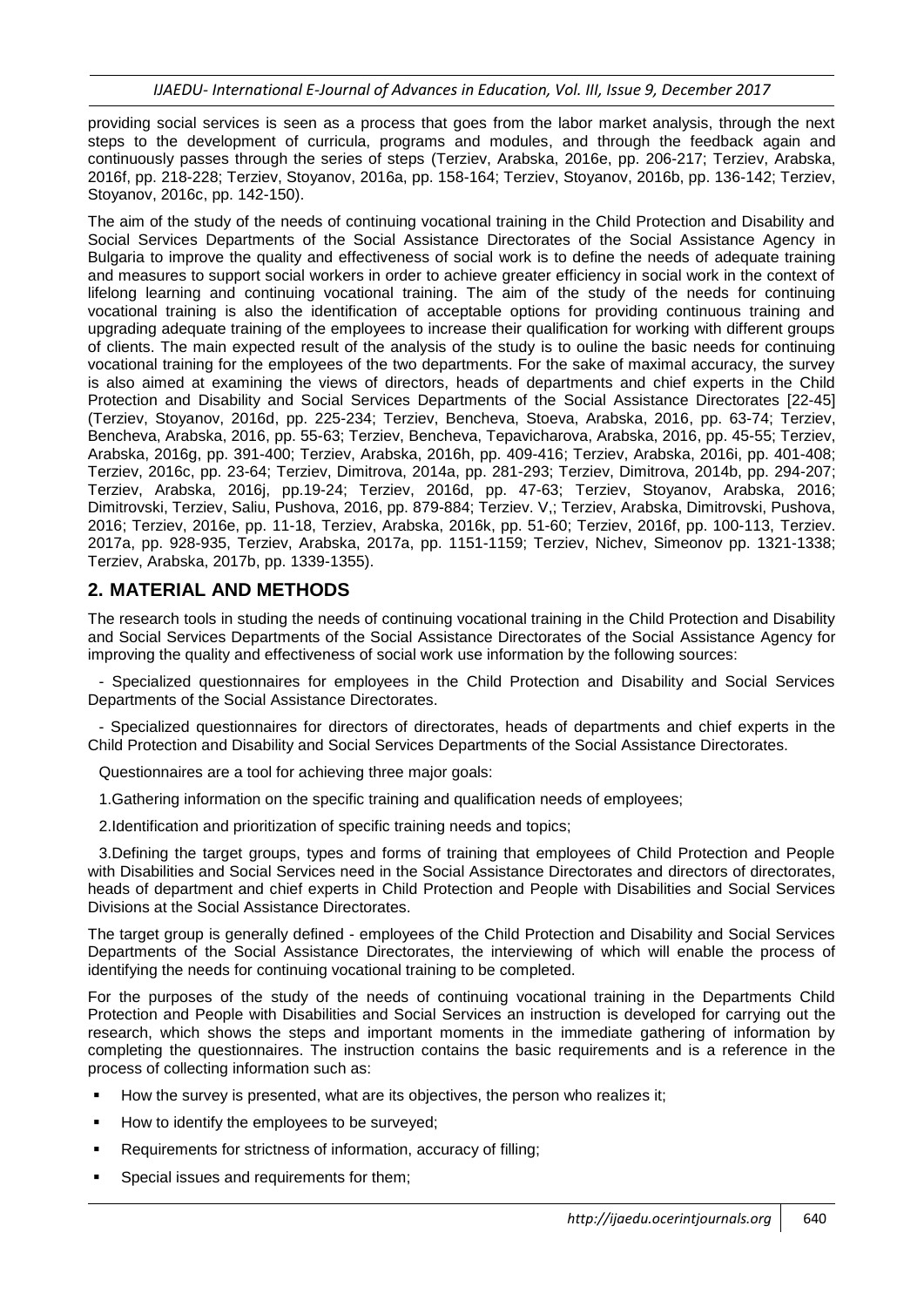Deadline for submitting filled-in questionnaires and exact sending address.

For each of the target groups (employees of the Child Protection and Disability and Social Services Departments of the Social Assistance Directorates and directors of directorates, heads of department and chief experts in Child Protection Departments and People with Disabilities and Social Services), individual questionnaires were developed. The questionnaire for employees of the Child Protection and Disability and Social Services Departments of the Social Assistance Directorates is anonymous in order to obtain reliable information.

In the questionnaire for the employees of the Departments of Child Protection and People with Disabilities and Social Services in the Social Assistance Directorates the issues are divided into three sections:

Section I. General profile of surveyed employees - includes issues related to gender, age, completed final education, completed final qualification, current job position and social work experience. Questions are common to both departments.

Section II. The level of competence of experts and social workers is divided into two parts common to both departments.

Part A. Knowledge of social work of the interviewed employees - questions are included to determine whether the acquired knowledge about social work (formal and informal) helps social workers to carry out activities such as informing, actively listening, assessing the needs of the clients, maintaining positive work Customer relations, preparation of individual plans for working with clients, planning and managing the intervention, setting priorities in the work.

Part B. Social Work Skills for Responding Employees - Are issues to determine the social work skills acquired by social workers, such as taking into account different points of view in collecting information, establishing effective contact with people, planning the actions to achieve the Purpose, creating working relationships, maintaining positive working relationships, applying the ethical principles of social work, recognizing risk situations, analyzing risk and potential time For both yourself and others, job satisfaction.

Section III. Need for training and career development of respondents. The section includes different questions for the two departments, with the aim of maximizing accuracy in determining the need for adequate training, such as introductory trainings, types of trainings, upgrading trainings, time and place, duration, professional and career development, different areas needed super vision.

The purpose of the questionnaire for directors of directorates, heads of unit and chief experts in the Child Protection and Disability and Social Services Departments of the Social Assistance Directorates is to determine the level of competence of employees in the Protection Departments Child and Disabled and Social Services through "managers' eyes". It contains two sections:

Section I. Direct supervisor interview - includes issues related to the review of the overall operational work, such as daily tasks, responsibilities, job requirements, effective communication with clients and colleagues, degree of satisfaction, signs of insufficient motivation of the teams.

Section II. Level of competencies of the employees in the Child Protection and Disability and Social Services Departments in the Social Assistance Directorates assessed by the managers - these include issues to determine attitudes towards positive communication in the work with clients, skills Teamwork and experience sharing, work with documentation on social services, skills for working with difficult or disadvantaged clients, attitudes to self-assessment of own qualities and deficits, the need for additional vocational training and super vision by species.

The processing of information gathered from questionnaires is conducted through the following procedural steps:

- Preparing a matrix of entering information.
- Introduction of the information or the conversion of the information collected in numerical order, which is suitable subsequently for quantitative processing; entering the numeric values that correspond to each of the options provided in the questionnaire; Depending on the type of question for each variable, a different number of responses and their corresponding numeric expressions are possible.
- Statictical processing in this case are suitable one-dimensional and two-dimensional distributions, medium arithmetic, median and mode, tests for static significance and hypothesis testing.

# **3. RESULTS AND DISCUSSION**

The questionnaire intended for employees of the Child Protection Departments was organized to fill in a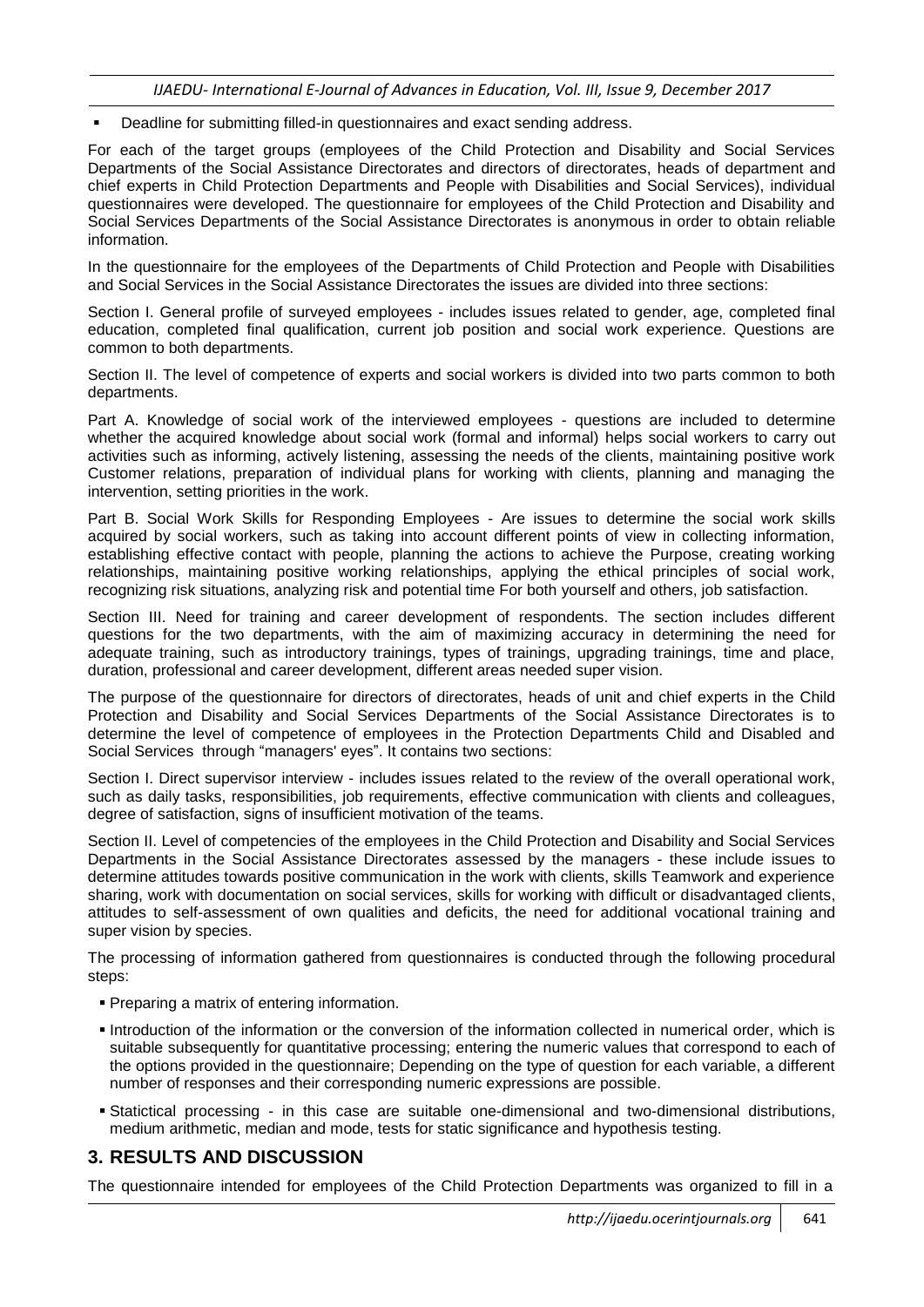paper format of 23 pages. 767 respondents completed and returned it, with 468 respondents answering all questionnaires.

The questionnaire contained a total of 76 questions divided by sections. 11 are the questions requiring general information, 62 have the choice of just one answer, 3 with the choice of more than one answer, 2 are open questions and 1 question of prioritizing and mentioning more than one answer.

Regarding the distribution of the respondents by sex the share of social workers - women is the highest - 90,6% of the total number.

48,5% of respondents are aged 36-55 years, 33,8% are 26-35 years old and only 12,1% up to 25 years. (Table 1).

On the question of the type of completed education, 85,9% answered higher education, of which 51,0% hold a Master's degree and 34,9% have a Bachelor's degree. Secondary education workers account for a total of 13,8% (Table 2).

Interesting information provides the question "Year of completion of the last education". As can be seen from Table 4, the number of graduates has increased since  $1995 - 2.2\%$ ,  $2000 - 5.4\%$ ,  $2005 - 5.9\%$ ,  $2011 -$ 8,2% compared to 1972 – 0,4%, 1977 – 0,5%, 1982 – 0,7%, 1990 – 0,8%.

Interesting information provides the question "Year of completion of the last education". The number of graduates has increased since 1995 – 2,2%, 2000 – 5,4%, 2005 – 5,9%, 2011 – 8,2% compared to 1972 –  $0.4\%$ , 1977 – 0,5%, 1982 – 0,7%, 1990 – 0,8%.

Of all the employees, 36.9% graduated from the professional field "Social activities", while 63,1% specialties from other professional fields. (Table 3).

On the question about last qualification 49,3% of the respondents indicated a key competence / certification course and 41,9% - professional qualification. The percentage of respondents to this question is 43,9% (Table 4).

| Age              | <b>Frequenscy</b> | <b>Percent</b> | <b>Valid Percent</b> | <b>Cumulative</b><br><b>Percent</b> |
|------------------|-------------------|----------------|----------------------|-------------------------------------|
| up to 25         | 93                | 12,1           | 12,2                 | 12,2                                |
| 26-35            | 259               | 33,8           | 33,9                 | 46,1                                |
| 36-55            | 372               | 48,5           | 48,7                 | 94,8                                |
| over 56          | 40                | 5,2            | 5,2                  | 100,0                               |
| with response    | 764               | 99,6           | 100,0                |                                     |
| without response | 3                 | 0,4            |                      |                                     |
| total            | 767               | 100,0          |                      |                                     |

**Table 1. Age characteristics of participants in the survey**

#### **Table 2. Educational characteristics of participants in the survey**

| <b>Last education</b> | <b>Frequenscy</b> | <b>Valid Percent</b><br><b>Percent</b> |      | <b>Cumulative</b><br><b>Percent</b> |  |
|-----------------------|-------------------|----------------------------------------|------|-------------------------------------|--|
| Higher                | 40                | 5,2                                    | 5,2  | 5,2                                 |  |
| Vocational            | 66                | 8,6                                    | 8,6  | 13,9                                |  |
| Bachelor              | 268               | 34,9                                   | 35,0 | 48,9                                |  |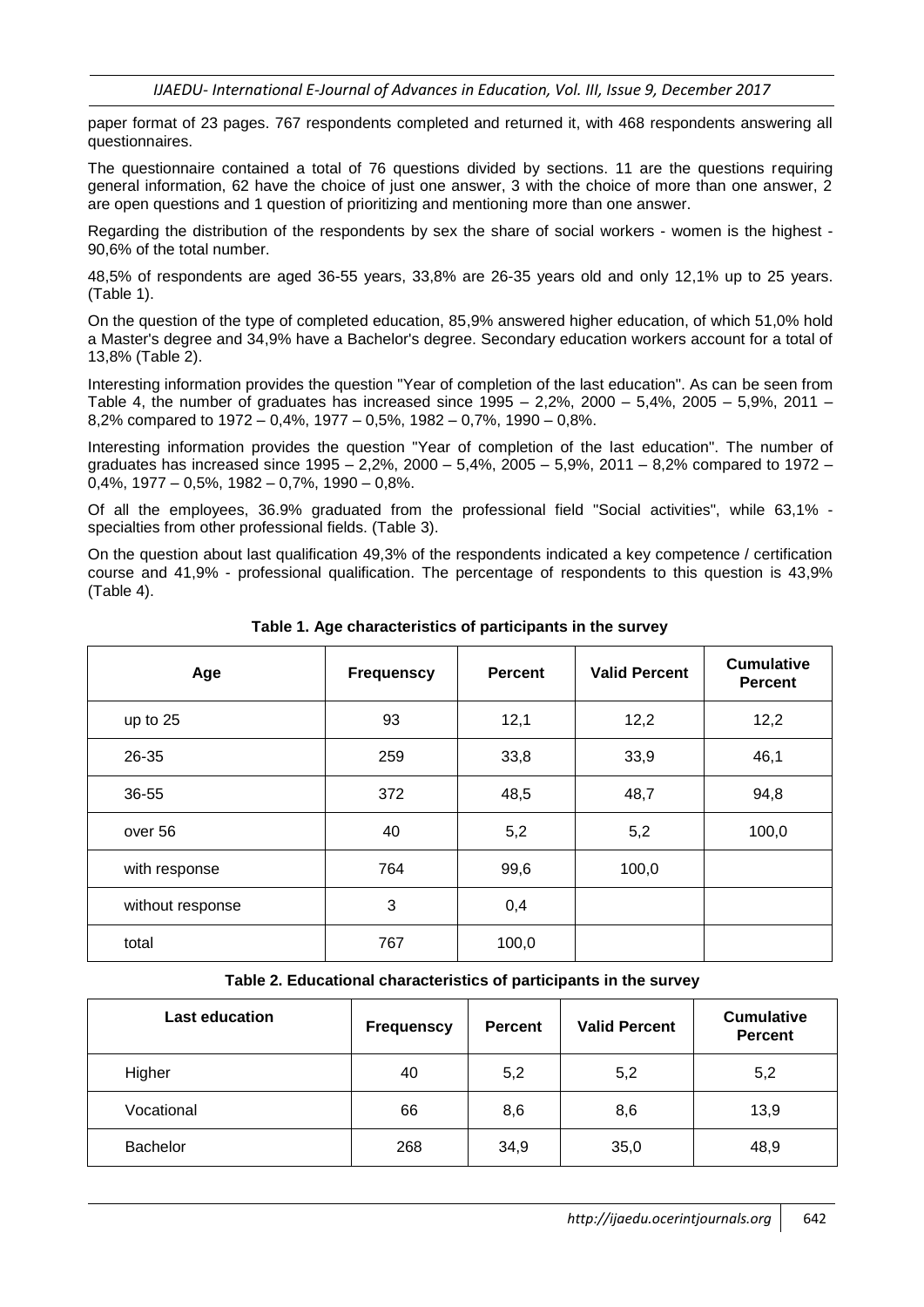| Master           | 391 | 51,0  | 51,1  | 100,0 |
|------------------|-----|-------|-------|-------|
| With response    | 765 | 99,7  | 100,0 |       |
| Without response | 2   | 3,    |       |       |
| Total            | 767 | 100,0 |       |       |

## **Table 3. Information about the professional fields and specialties**

| Professional field of education | <b>Frequenscy</b> | <b>Percent</b> | <b>Valid Percent</b> | <b>Cumulative Percent</b> |
|---------------------------------|-------------------|----------------|----------------------|---------------------------|
| Social activities               | 216               | 28,2           | 36,9                 | 36,9                      |
| Other                           | 370               | 48,2           | 63,1                 | 100,0                     |
| With response                   | 586               | 76,4           | 100,0                |                           |
| Without response                | 181               | 23,6           |                      |                           |
| Total                           | 767               | 100,0          |                      |                           |

### **Table 4. Information on the last acquired qualification**

| <b>Last qualification</b>        | <b>Frequenscy</b> | <b>Percent</b> | <b>Valid Percent</b> | <b>Cumulative Percent</b> |
|----------------------------------|-------------------|----------------|----------------------|---------------------------|
| Post-graduate specialization     | 37                | 4,8            | 8,6                  | 8,6                       |
| Vocational qualification         | 180               | 23,5           | 41,9                 | 50,5                      |
| Key competence, certified course | 212               | 27,6           | 49,3                 | 99,8                      |
| With response                    | 430               | 56,1           | 100,0                |                           |
| Without response                 | 337               | 43,9           |                      |                           |
| Total                            | 767               | 100,0          |                      |                           |

### **Table 5. Distribution of interviewees by length of service**

| Service in the social sphere | <b>Frequenscy</b> | <b>Percent</b> | <b>Valid Percent</b> | <b>Cumulative Percent</b> |
|------------------------------|-------------------|----------------|----------------------|---------------------------|
| Up to 2 years                | 320               | 41,7           | 42,4                 | 42,4                      |
| 2-10 years                   | 243               | 31,7           | 32,2                 | 74,7                      |
| 11-20 years                  | 156               | 20,3           | 20,7                 | 95,4                      |
| Over 20 years                | 35                | 4,6            | 4,6                  | 100,0                     |
| With response                | 754               | 98,3           | 100,0                |                           |
| Without response             | 13                | 1,7            |                      |                           |
| Total                        | 767               | 100,0          |                      |                           |

The distribution of interviewed employees by internship in the social sphere is presented in Table 5, which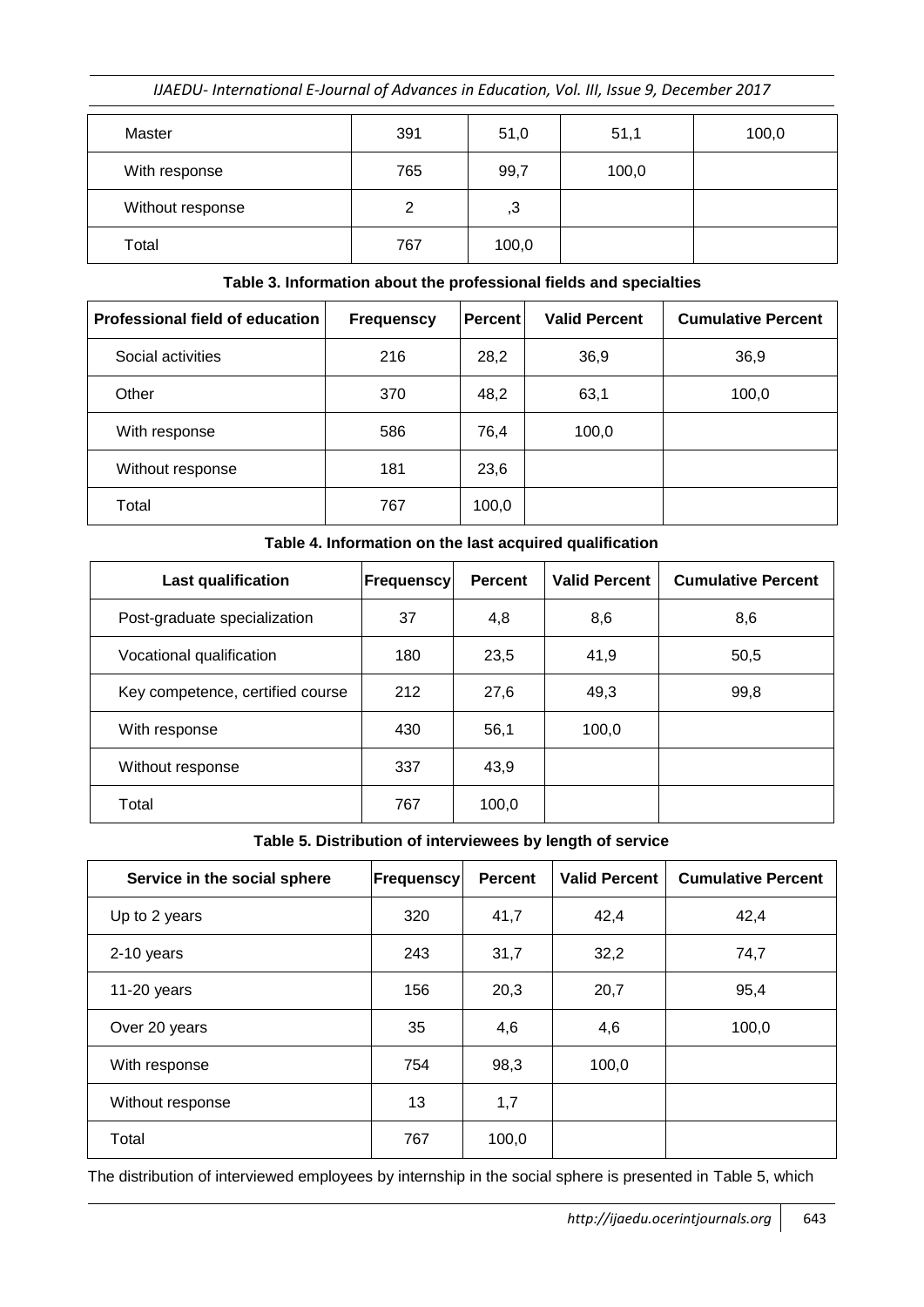shows that the highest percentage of 42,4% is for employees with a work experience of up to 2 years and only 4,6% for those with experience over 20 years. 1,7% of respondents did not respond.

The question "Before you start working on a specific case you get to know the information available" 694 respondents answered "always detailed", which accounts for 91%. A negative "always missing information" response was 2,2%. Four did not respond.

To obtain additional information that can be useful in establishing initial contact, 53,7% of respondents have indicated "always" and 39,3% - "connect if necessary" - an indicative result for good teamwork and quality work.

To the question "Evaluate all available information to determine the best form to establish primary contact 83,6% of social workers responded "always in detail" and only 4,9% said "do not make judgments, go to work".

Informing the clients about their rights, opportunities and responsibilities is done according to 93,4% "always, in detail", 4,7% have indicated "always but in part", "I inform them when they ask me  $-1.7\%$  of respondents, and 0,1% does not inform them. Five employees did not answer the question.

Explanations of the duties and responsibilities of the social workers, as well as those of the unit in which they work, are "always, in detail" -  $72,8\%$ , "always but in part" –  $17,9\%$ , "Explain when asked" –  $8,5\%$  and "Do not explain" - only 0,8% of the respondents.

In the questions of indicating the client's help to understand the information related to the case, to express expectations, to make an informed decision 85,5% of the respondents answered "always, in detail", "do not help" have indicated only 0.5% of respondents.

On the question ..Are you actively listening to your customers "95.9% answered ..always with details", "always, but in part"  $-4.1\%$ . Two employees did not respond, and the answers "do not listen because I do not care" and "do not listen because I do not have enough time" were not mentioned.

When assessing the needs of the clients 88,1% of the social workers take into account their specificities, the existing risks and opportunities as "always, in detail". 6,9% of respondents consider "always, but in part", 2,9% comply with normative documents only and only 2,1% said "I can not take everything". Two of the social workers did not answer.

Despite the busy workday 78,4% of the social workers maintain a positive working relationship with the client "always" and 20,2% answererd that "not always, it depends on the client". A positive attitude of mood for the day was determined by 1,1% of social workers, and two employees never support this attitude. The results are presented in Table. 6.

The preparation of individual customer service plans is "always" performed by 72,8% of the surveyed social workers. Response "always, not very detailed" indicated 15,3% of the respondents, and 8,8% of them  $-$  "I always borrow from others like this". Only 2,3% did not produce individual plans, and 16 employees did not answer this question. The results are presented in Table 7.

Collaboration with colleagues and other professionals at work is supported by 98,7% of respondents, and only 1,3% of them have mistrust their colleagues' competence and have marked a "do not discuss because they are not so competent".

| You are able to maintain a positive<br>working relationship with the client | <b>Frequenscy</b> | <b>Percent</b> | <b>Valid Percent</b> | <b>Cumulative</b><br><b>Percent</b> |
|-----------------------------------------------------------------------------|-------------------|----------------|----------------------|-------------------------------------|
| always                                                                      | 597               | 77,8           | 78,4                 | 78,4                                |
| Not always, it depends on my mood<br>for the day                            | 8                 | 1,0            | 1,1                  | 79,5                                |
| Not always, it depends on the client                                        | 154               | 20,1           | 20,2                 | 99,7                                |
| Never                                                                       | 2                 | 0,3            | 0,3                  | 100,0                               |
| With response                                                               | 761               | 99,2           | 100,0                |                                     |

**Table 6. Status of work relationships**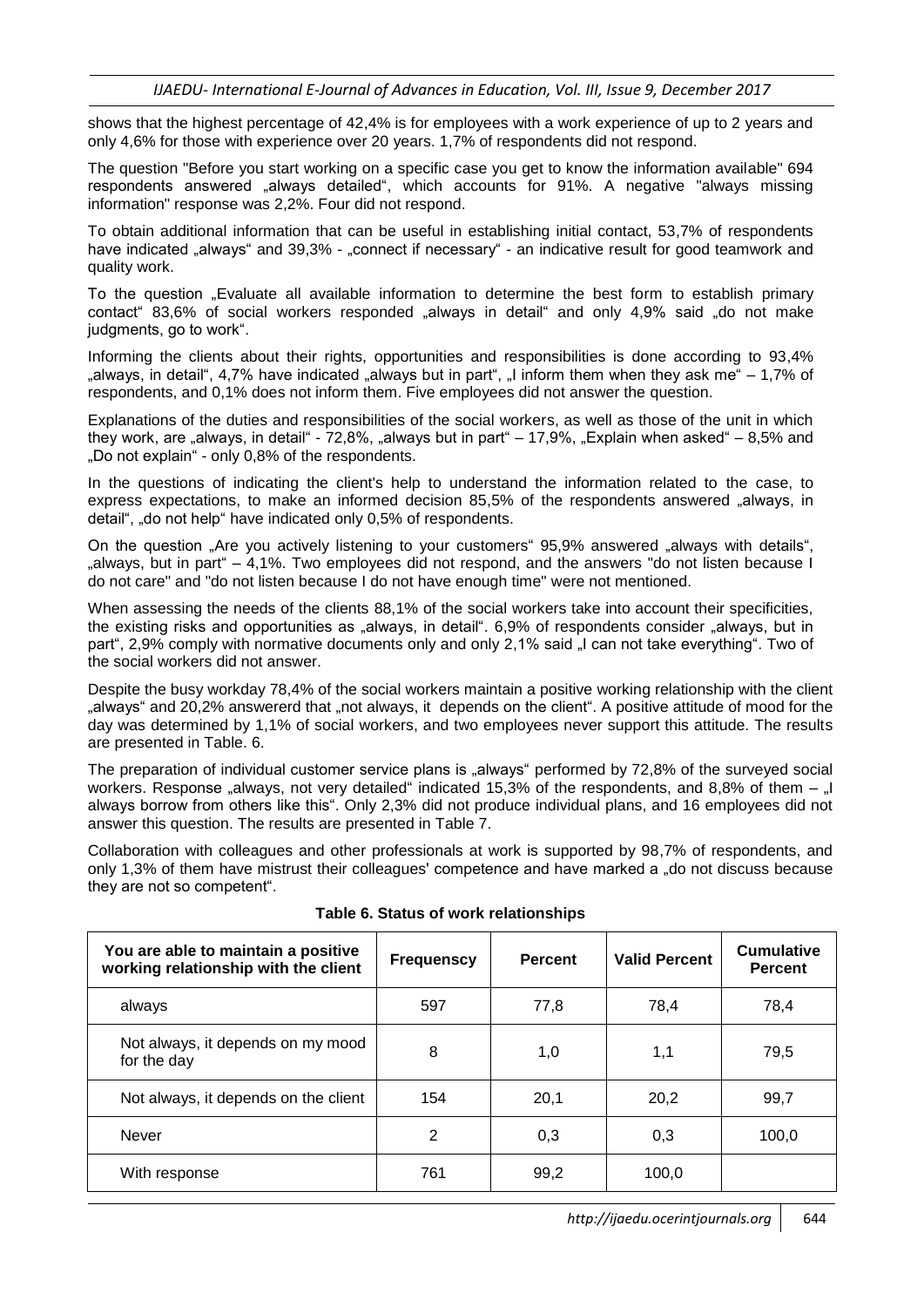| Without response |     |       |  |
|------------------|-----|-------|--|
| Total            | 767 | 100,0 |  |

| You prepare individual client service<br>plans | <b>Frequenscy</b> | <b>Percent</b> | <b>Valid Percent</b> | <b>Cumulative</b><br><b>Percent</b> |
|------------------------------------------------|-------------------|----------------|----------------------|-------------------------------------|
| Always, detailed                               | 547               | 71,3           | 72,8                 | 72,8                                |
| Always, not very detailed                      | 115               | 15,0           | 15,3                 | 88,1                                |
| Always, borrowing from others like it          | 66                | 8,6            | 8,8                  | 96,9                                |
| I do not                                       | 22                | 2,9            | 2,9                  | 99,9                                |
| No                                             | 1                 | 0,1            | 0,1                  | 100,0                               |
| With response                                  | 751               | 97,9           | 100,0                |                                     |
| Without response                               | 16                | 2,1            |                      |                                     |
| Total                                          | 767               | 100,0          |                      |                                     |

#### **Table 7. Individual plans for work with clients**

With behavior that represents a risk in the work of a social worker 40,1% of respondents do not have difficulties, and 48,7% of them face "not very serious difficulties". Serious difficulties are experienced by 9,5% of the employees, with very serious difficulties and unable to cope with - 1,8%.

The question "You are able to plan and manage the intervention in a way that will positively change the recognized risk behavior" 84,3% of the respondents are dealing without difficulty and with not very serious difficulties. Serious difficulties in planning and managing intervention were mentioned by 14,3%, and 1,4% of social workers are unable to cope.

Planning and taking immediate action to meet the urgent needs and requirements of the client is done "always, on a daily basis" by 66,5% of the employees of the department and "always but not daily" by 27,4%. Only 5,6% of respondents said "not always because they are already large" and 0,5% "because I do not have enough time".

To the question "Do you follow the changes in the normative documents related to your work" were given prevailing positive answers with 46,1% being informed once a week and 37,7% once a month. The remaining 13,0% rely on managers to inform, and 3,3% relied on colleagues' competence. Three employees have not listed any of the suggested answers.

50,7% of respondents in the department deal with ethical dilemmas and conflicts at work and manage their workload because they have the knowledge, techniques and experience to do so. Serious difficulties, however, are experienced by 44,4% of social workers and only 0,8% can not cope because they have no knowledge and techniques to do so. Five staff members did not respond.

The question of whether the job requires continual improvement of qualification was given answers by 56,0% with "once every 6 months". 36,1% said "once a year". 6,4% said there was no need to improve the qualification, "because there are not many changes", and "it is superfluous" have indicated 1,5%. Fourteen of the study participants did not respond to the question presented in Table 8.

Professional contacts with colleagues inside and outside the organization are supported by 95,8% of department employees, 37,8% of them doing daily, and the remaining 58,0% not constantly. 3,5% of respondents rely on managers to guide their work, and 0,7% said they did not maintain such contacts "because it is superfluous" and "because there is no time". Only five employees did not answer this question.

The open question of what are the reasons for the difficulties in implementing the activities in social work as a whole were given answers covering problems of 20 areas. Firstly, 20,2% of respondents indicated lack of equipment and supplies at work. Secondly, by 9,6% high workload and a large volume of work cases were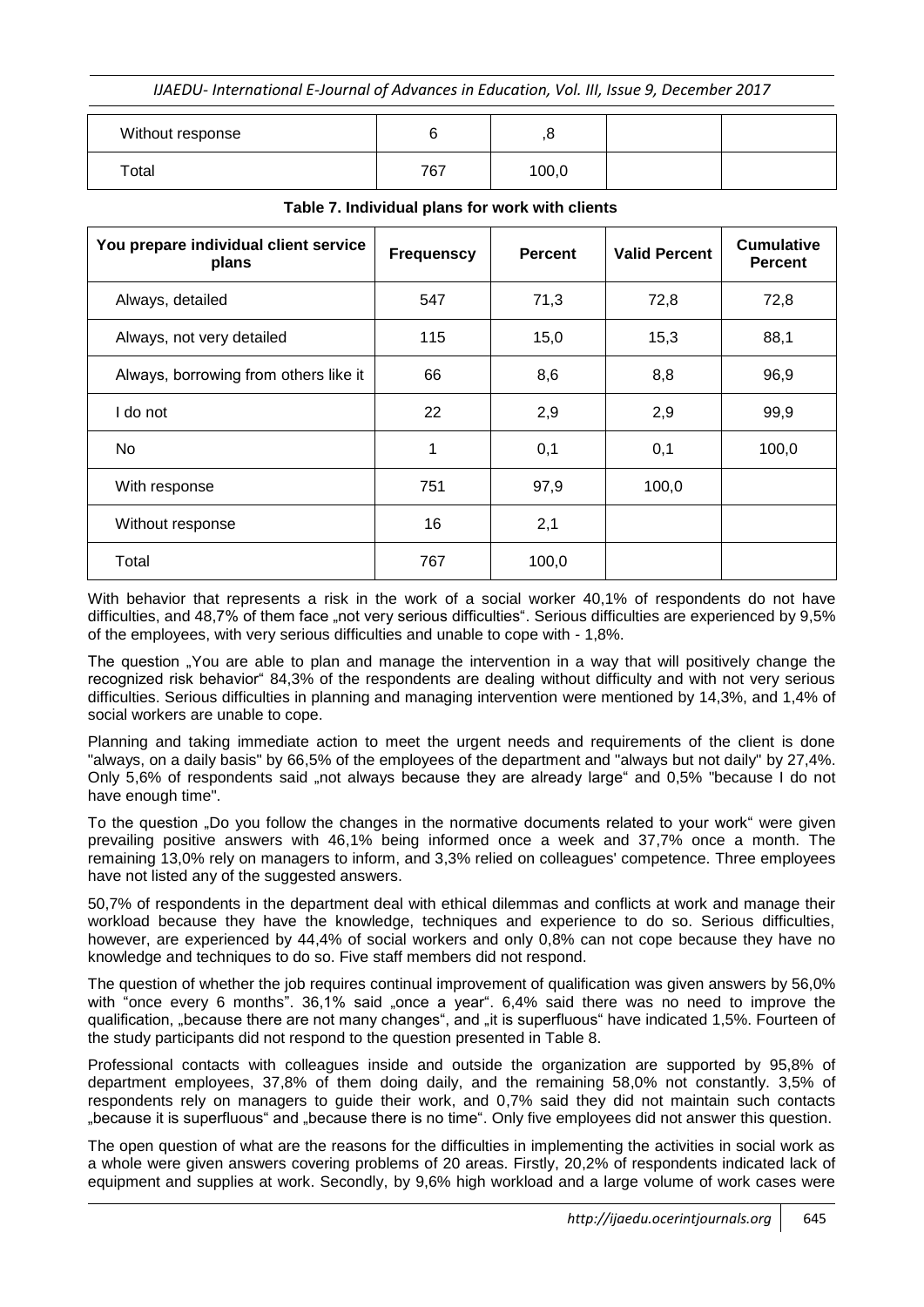highlighted. Third, 7,0% reported the lack of adequate facilities and poor working conditions. Fourth, 5,1% pointed the lack of consumer support. Fifth place with 4,4% is the lack of organized transport and remoteness in the workplace to the clients. Interesting is the fact that all 767 social workers from the Child Protection Departments have answered this question.

| Your job requires constantly improving<br>your qualification | <b>Frequenscy</b> | <b>Percent</b> | <b>Valid Percent</b> | <b>Cumulative</b><br><b>Percent</b> |
|--------------------------------------------------------------|-------------------|----------------|----------------------|-------------------------------------|
| Yes, once every 6 months                                     | 422               | 55,0           | 56,0                 | 56,0                                |
| Yes, but once a year                                         | 272               | 35,5           | 36,1                 | 92,2                                |
| No, because there are not many<br>changes                    | 48                | 6,3            | 6,4                  | 98,5                                |
| No, because it is superfluous                                | 11                | 1,4            | 1,5                  | 100,0                               |
| With response                                                | 753               | 98,2           | 100,0                |                                     |
| Without response                                             | 14                | 1,8            |                      |                                     |
| Total                                                        | 767               | 100,0          |                      |                                     |

### **Table 8. Requirements for improvement of qualification**

Regarding the acquirement of professional duties and their fulfillmentwithout problems 42,2% of the respondents reported "over 4 weeks" and 22,9% "up to 4 weeks". 16,0% still have a performance problem. 19 employees could not judge and answer this question. The data are presented in Table 9.

On the question "Do you e make a difference between various theories, policies, procedures and methods of intervention", 757% of respondents in the departments do not encounter any difficulties, while 20,9% deal but have serious difficulties. 3,3% employees can not handle and rely on help from colleagues. Seven social workers did not responded to this question, as evidenced by Table 10.

|  | Table 9. Acquiring professional skills when starting work |  |  |
|--|-----------------------------------------------------------|--|--|
|  |                                                           |  |  |

| When you started work, how long did it take to<br>get your job done and run it smoothly | <b>Frequenscy</b> | <b>Percent</b> | <b>Valid Percent</b> | <b>Cumulative</b><br><b>Percent</b> |
|-----------------------------------------------------------------------------------------|-------------------|----------------|----------------------|-------------------------------------|
| 1 week                                                                                  | 27                | 3,5            | 3,6                  | 3,6                                 |
| Up to 2 weeks                                                                           | 48                | 6,3            | 6,4                  | 10,0                                |
| Up to 3 weeks                                                                           | 66                | 8,6            | 8,8                  | 18,9                                |
| Up to 4 weeks                                                                           | 171               | 22,3           | 22,9                 | 41,7                                |
| Over 4 weeks                                                                            | 316               | 41,2           | 42,2                 | 84,0                                |
| I still have a performance problem                                                      | 120               | 15,6           | 16,0                 | 100,0                               |
| With response                                                                           | 748               | 97,5           | 100,0                |                                     |
| Without response                                                                        | 19                | 2,5            |                      |                                     |
| Total                                                                                   | 767               | 100,0          |                      |                                     |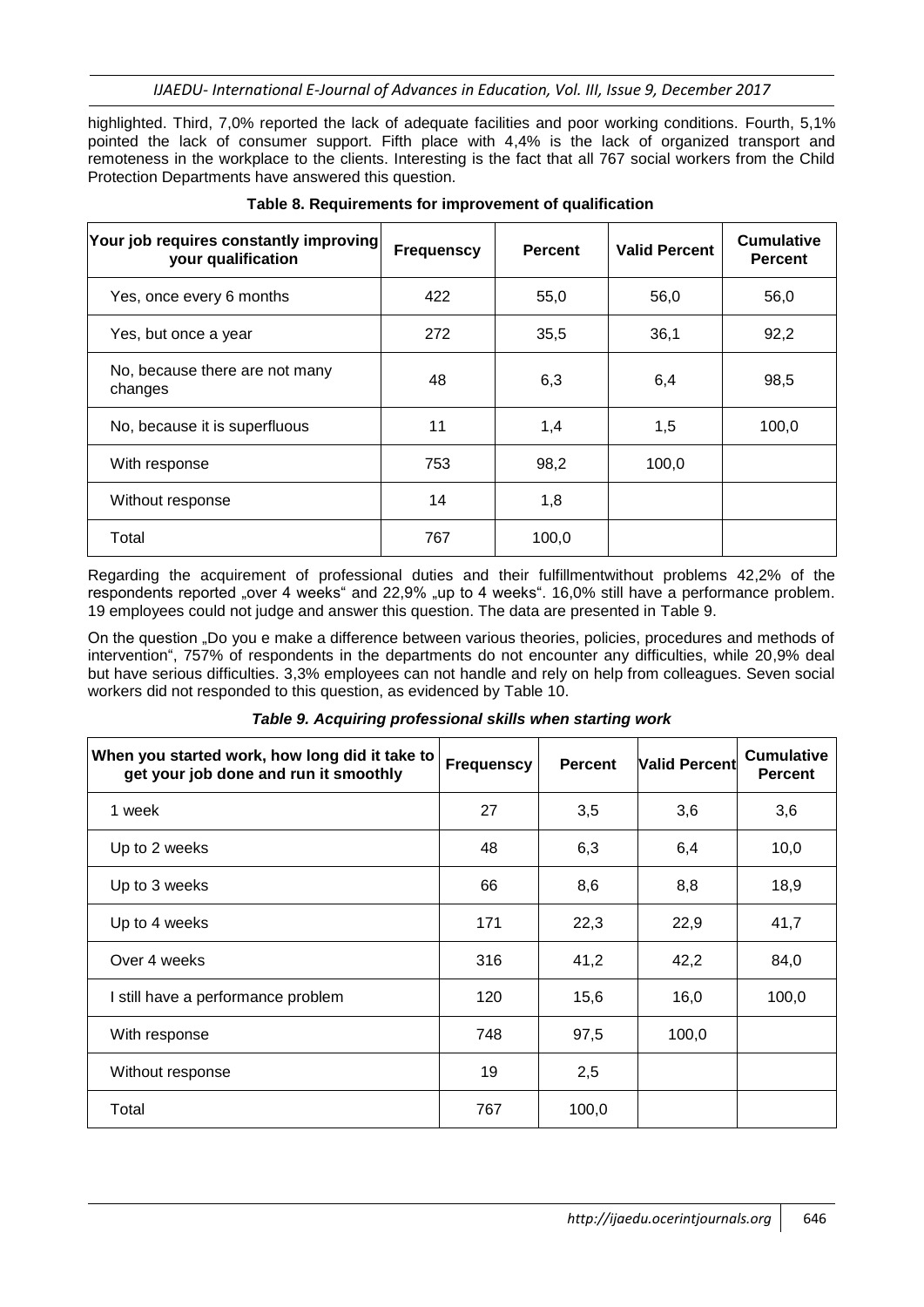| Do you e make a difference between various<br>theories, policies, procedures and methods of<br>intervention? | <b>Frequenscy</b> | <b>Percent</b> | <b>Valid Percent</b> | <b>Cumulative</b><br><b>Percent</b> |
|--------------------------------------------------------------------------------------------------------------|-------------------|----------------|----------------------|-------------------------------------|
| Yes, I do not have difficulty                                                                                | 575               | 75,0           | 75,7                 | 75,7                                |
| Yes, but I have serious difficulties                                                                         | 159               | 20,7           | 20,9                 | 96,6                                |
| I can not cope because I have extremely<br>serious difficulties                                              | 1                 | 0,1            | 0,1                  | 96,7                                |
| I can not cope, I rely on help from colleagues                                                               | 25                | 3,3            | 3,3                  | 100,0                               |
| With response                                                                                                | 760               | 99,1           | 100,0                |                                     |
| Without response                                                                                             | 7                 | 0,9            |                      |                                     |
| Total                                                                                                        | 767               | 100,0          |                      |                                     |

#### **Table 10. Knowledge on different theories, policies, procedures and methods of intervention**

When working with people in different problematic situations 89,0% of the employees are using an analysis of the consequences of social inequality, discrimination and social exclusion. Serious difficulties were marked by 9,3%. On help from colleagues rely 1,4% of surveyed social workers. Only three employees of the Child Protection Department did not answer this question. The information is presented in Table 11.

| When working with people in different<br>problematic situations, can you analyze the<br>consequences of social inequality,<br>discrimination and social exclusion? | <b>Frequenscy</b> | <b>Percent</b> | <b>Valid Percent</b> | <b>Cumulative</b><br><b>Percent</b> |
|--------------------------------------------------------------------------------------------------------------------------------------------------------------------|-------------------|----------------|----------------------|-------------------------------------|
| Yes, I do not have difficulty                                                                                                                                      | 680               | 88,7           | 89,0                 | 89,0                                |
| Yes, but I have serious difficulties                                                                                                                               | 71                | 9,3            | 9,3                  | 98,3                                |
| I can not cope because I have extremely<br>serious difficulties                                                                                                    | 2                 | 0,3            | 0,3                  | 98,6                                |
| I can not cope, I rely on help from colleagues                                                                                                                     | 11                | 1,4            | 1,4                  | 100,0                               |
| With response                                                                                                                                                      | 764               | 99,6           | 100,0                |                                     |
| Without response                                                                                                                                                   | 3                 | 0,4            |                      |                                     |
| Total                                                                                                                                                              | 767               | 100,0          |                      |                                     |

*Table 11. Analyzing the implications of social inequality*

#### **Table 12. Prejudices to clients**

| Do you overcome your prejudices to your<br>clients in social work? | <b>Frequenscy</b> | <b>Percent</b> | <b>Valid Percent</b> | <b>Cumulative</b><br><b>Percent</b> |
|--------------------------------------------------------------------|-------------------|----------------|----------------------|-------------------------------------|
| Yes, I always try                                                  | 720               | 93,9           | 94.4                 | 94,4                                |
| Not always, it depends on my mood for the day                      | 14                | 1,8            | 1,8                  | 96,2                                |
| Not always, it depends on colleagues, the client                   | 15                | 2,0            | 2,0                  | 98,2                                |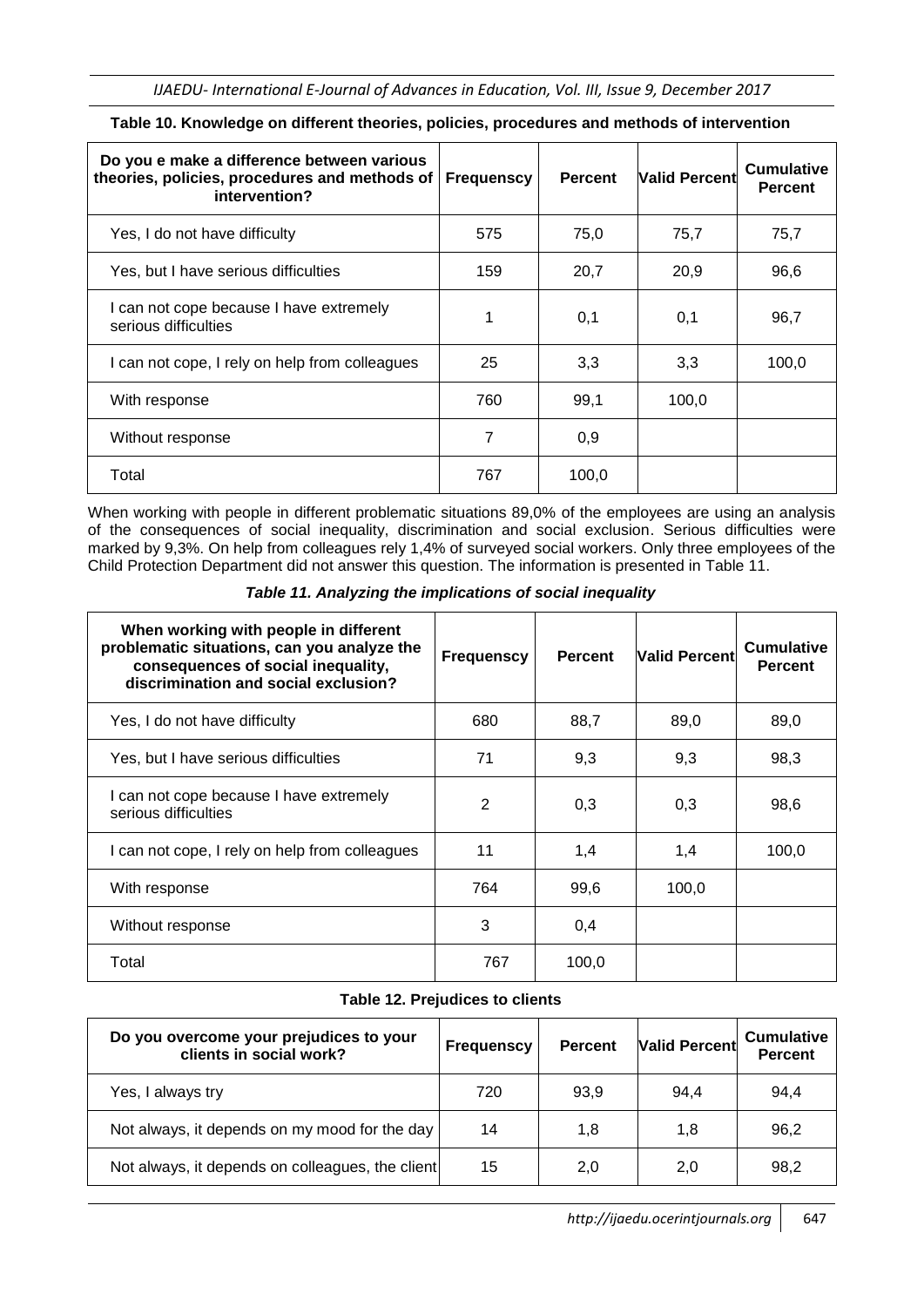| can not assess   | 14  | 1,8   | 1,8   | 100,0 |
|------------------|-----|-------|-------|-------|
| With response    | 763 | 99,5  | 100,0 |       |
| Without response | 4   | 0,5   |       |       |
| Total            | 767 | 100,0 |       |       |

| Table 13. Satisfaction with work |
|----------------------------------|
|                                  |

| Are you satisfied with your work? | <b>Frequenscy</b> | <b>Percent</b> | <b>Valid Percent</b> | <b>Cumulative</b><br><b>Percent</b> |
|-----------------------------------|-------------------|----------------|----------------------|-------------------------------------|
| Yes                               | 316               | 41,2           | 41,3                 | 41,3                                |
| Partly                            | 415               | 54,1           | 54,2                 | 95,6                                |
| No                                | 34                | 4,4            | 4,4                  | 100,0                               |
| With response                     | 765               | 99,7           | 100,0                |                                     |
| Without response                  | $\overline{2}$    | ,3             |                      |                                     |
| Total                             | 767               | 100,0          |                      |                                     |

**Table 14. Expectations from the profession of social worker**

| Have your expectations for the social worker<br>profession been met? | <b>Frequenscy</b> | <b>Percent</b> | <b>Valid Percent</b> | <b>Cumulative</b><br><b>Percent</b> |
|----------------------------------------------------------------------|-------------------|----------------|----------------------|-------------------------------------|
| Yes                                                                  | 240               | 31,3           | 31,8                 | 31,8                                |
| Partly                                                               | 432               | 56,3           | 57,3                 | 89,1                                |
| No                                                                   | 82                | 10,7           | 10,9                 | 100,0                               |
| With response                                                        | 754               | 98,3           | 100,0                |                                     |
| Without response                                                     | 13                | 1,7            |                      |                                     |
| Total                                                                | 767               | 100,0          |                      |                                     |

**Table 15. Opportunities to work in another professional sphere**

| If you are given the opportunity to work in<br>another sphere, would you leave the social<br>one? | <b>Frequenscy</b> | <b>Percent</b> | Valid Percent | <b>Cumulative</b><br><b>Percent</b> |
|---------------------------------------------------------------------------------------------------|-------------------|----------------|---------------|-------------------------------------|
| Definitely yes                                                                                    | 140               | 18,3           | 18,6          | 18,6                                |
| I hesitate                                                                                        | 430               | 56,1           | 57,0          | 75,6                                |
| Definitely no                                                                                     | 184               | 24,0           | 24.4          | 100,0                               |
| With response                                                                                     | 754               | 98,3           | 100,0         |                                     |
| Without response                                                                                  | 13                | 1,7            |               |                                     |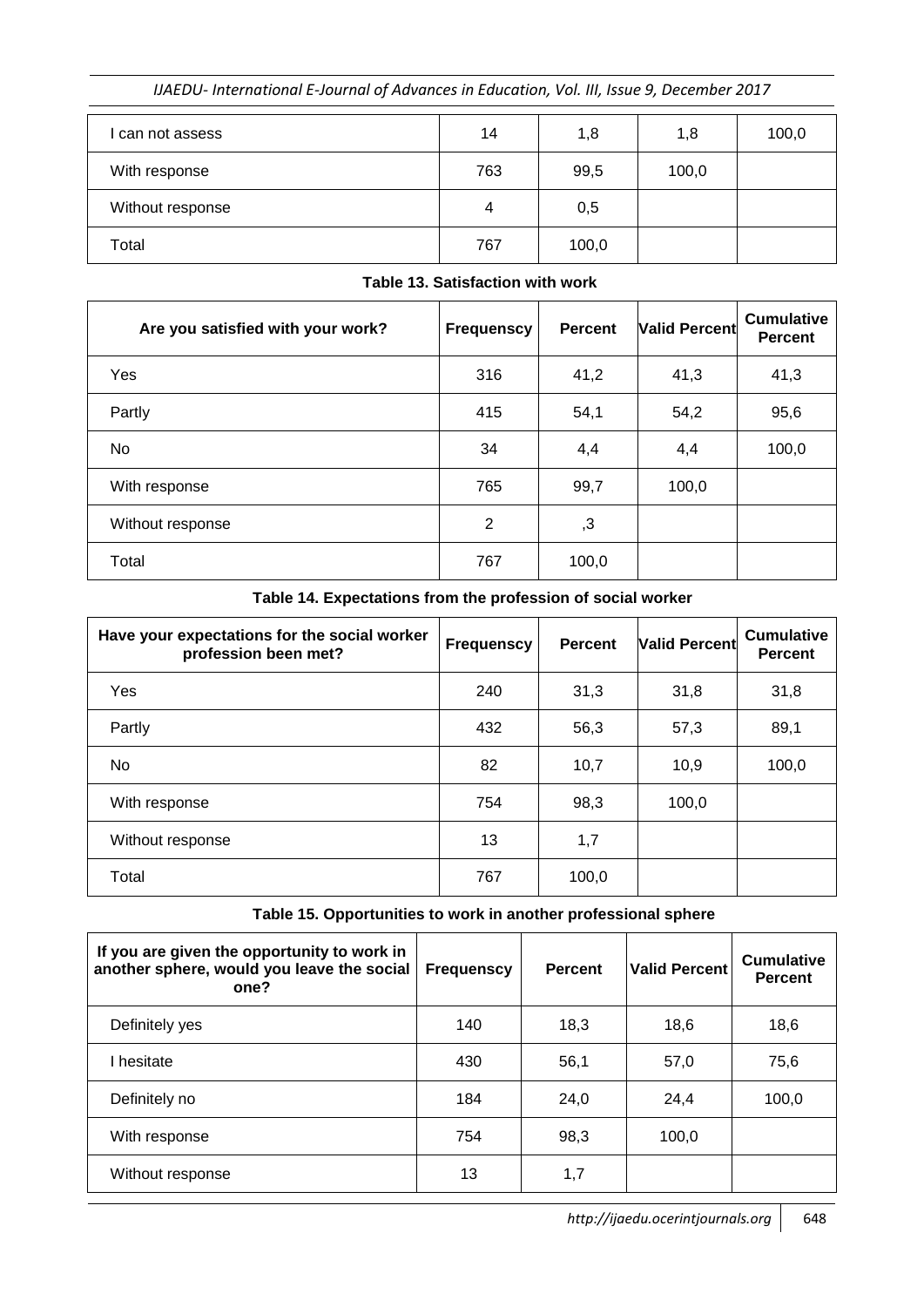| Total | 7C7<br>101 | 100, c |  |  |
|-------|------------|--------|--|--|
|-------|------------|--------|--|--|

Considering overcoming the prejudices to the clients in the social work 94,4% of the employees in the departments deal. Depending on other factors such as momentary mood, colleagues, the client 5,6% of the respondents work. Only four employees did not answer the question (Table 12).

Only 41,3% of social workers are satisfied with their work, and 54,1% in part account for this. Unsatisfied are 4,4% of department employees. Two employees did not answer (Table 13).

It is interesting that the expectations for the profession of social worker have fully justified by 31,8% of the employees of the Child Protection Departments, in part – 57,3%, while the answer "no" was indicated by 10,9% of the respondents. Thirteen employees did not respond, as evidenced by Table. 14.

To the question "If you are given the opportunity to work in another sphere, would you leave the social one" the answer "Definetly yes" was given by 18,6%. The hesitation is 57,0%, and "definitely not" was mentioned by 24,4% of the surveyed social workers. Thirteen did not answer the question. The data are presented in Table 15.

When answering the question "When starting in the department did you receive an introductory training" 46,5% of the employees in the departments responded categorically "yes". 23,1% have received introductory training "in part" and 30,4% have not been introduced through training at work. Eight social workers did not answer this question.

29,9% of social workers were involved in trainings organized by the agency, 24,8% - in part, and 45,3% were not involved in training. 1,8% of respondents did not want to answer.

On the question of what kind of trainings as an organizational form the employees of the Child Protection Departments need, with the possibility to indicate a combination of several types, 43,6% of the respondents pointed to the necessity of specialized training with practical orientation, 28,4% of them prefer participating in a dedicated forum to transfer good practices. 14,3% defined their need for a narrow specialized talk, seminar, and 7,0% prefer distance learning. All respondents answered this question as 59,4% of the social workers in the departments gave more than one answer.

On the question about the time for the trainings in which the respondents would be involved 52,1% said that it should be done at work and with almost equal percentages 16,0% and 16,5% were employees who prefer training to take place after working hours of up to 2 hours, or during the the weekends for one day. 8,8% of respondents are willing to spend several days of paid annual leave to take part in upgrading training, and 6,6% of the surveyed social workers were for both days in the weekends.

On the question of the place of the trainings in which respondents would take place 47,0% of the surveyed employees prefer trainings held in the same location where they work. 30,4% tend to travel and join training in another location, and 22,7% prefer workplace training. 80,1% of the respondents gave one answer and the other 19,9% gave two answers.

On the question of the optimal duration of the training that the respondents would participate 48,1% indicated that it should be within 3 days, and 29,4% said they could spend up to 10 days (in modules) to participate in training to improve their professional qualification. Only 14,9% said they would have the opportunity to participate in training that lasts up to 1 day. For longer (more than 1 month) module training 7,7% of employees in the departments were identified.

To the question of what to emphasize in the organization of the upgrading trainings answers were given to all proposed in the survey. First of all, 50,5% of the respondents have indicated that the lecturers should be qualified and competent, well prepared, familiar with the problems of social workers and offering quality training. Secondly, 28,8% focused on the choice of detailed materials to be used during and after the training. Next, 15,2% of employees rely on training, organized and provided with the agency"s resources, and 5,4% of respondents prefer trainings to be run by university lecturers.

On the question of what would help for career and career development of social workers, respondents answered as follows:

- **Participation in specialized training a positive answer by 29.7%:**
- Sharing good practice  $-29,2\%$  gave a positive response;
- Exchange of information with other colleagues in the country -13,6% answered this question;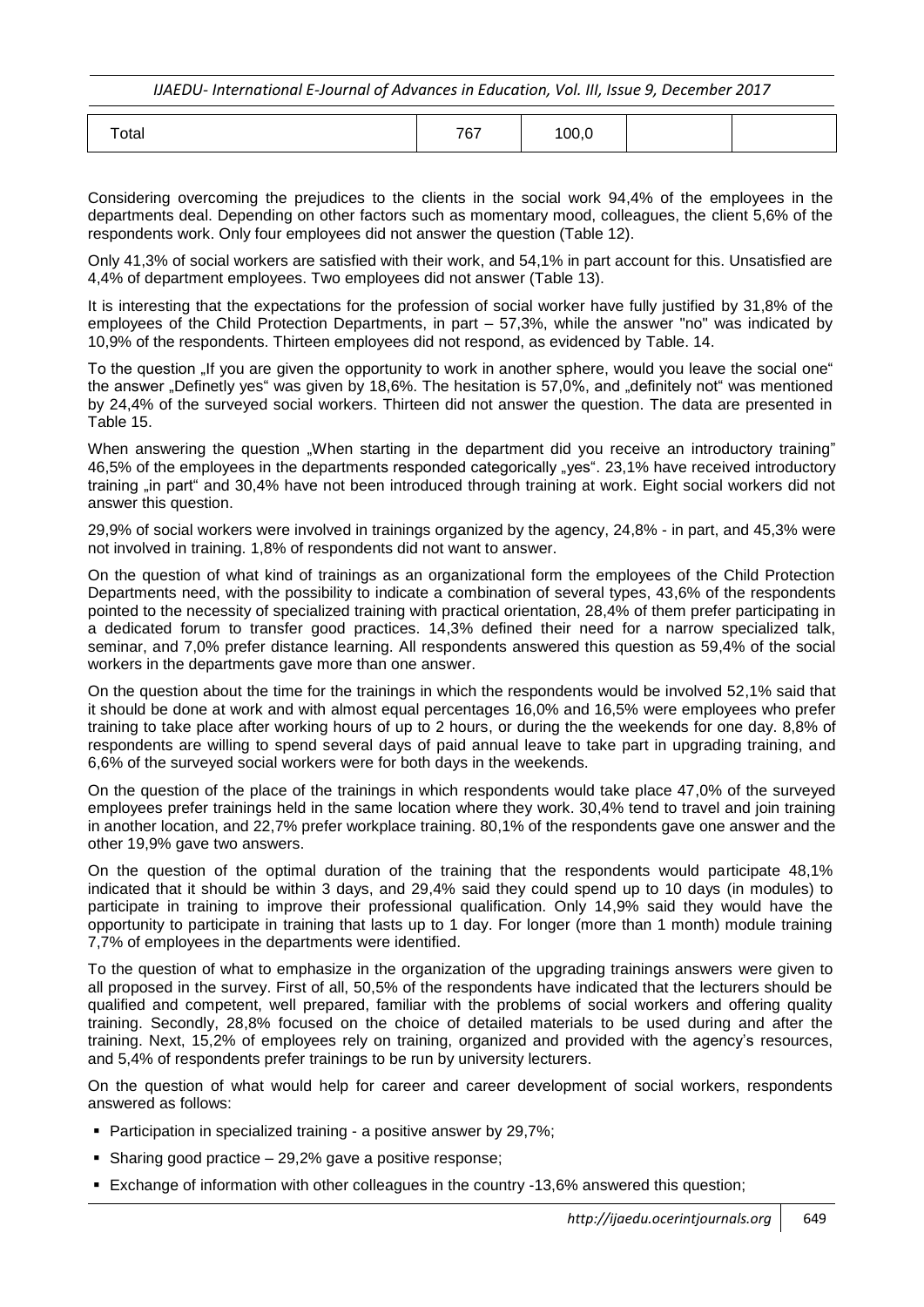- Obtaining specialized literature 11,7% of the respondents gave an affirmative answer;
- Providing an expert solution to a problem 11,7% of respondents gave a response that is of great importance to social workers;
- Access to models of internal administrative documents 4,1% have given a positive answer.

In 15 different areas respondents answered to the question of areas of their work in which social workers are in need of additional training (Table 16).

| N <sub>2</sub> | <b>Topic of additional training</b>                                       | <b>Percent</b> |
|----------------|---------------------------------------------------------------------------|----------------|
| 1              | Competencies and skills to work in critical situations, stress and stress | 22,20%         |
| 2              | Competence in direct work with clients                                    | 10,80%         |
| 3              | Competence for carrying out social diagnostics                            | 8,40%          |
| 4              | Analyzing skills, social forecasting and planning                         | 8,30%          |
| 5              | Competence to take decisions                                              | 7,60%          |
| 6              | Competence to identify needs and opportunities                            | 7,40%          |
| $\overline{7}$ | Competence and skills for individual and team work                        | 6,40%          |
| 8              | Cognitive competence                                                      | 5,60%          |
| 9              | General competence - personal and behavioral skills and characteristics   | 5,20%          |
| 10             | Administrative competence                                                 | 5,10%          |
| 11             | Technical skills and competences                                          | 3,40%          |
| 12             | Managerial competencies                                                   | 2,70%          |
| 13             | Organizational competence                                                 | 2,60%          |
| 14             | Communicative competence                                                  | 2,20%          |
| 15             | Entrepreneurial competence                                                | 2,20%          |

### **Table 16. Topics of additional training**

In the first place, 22,2% of all respondents, regardless of their professional experience, responded that special training on "Competencies and skills to work in critical situations, tensions and stress" should be organized. This gives the reason to assert that social work is extremely psychological and stressful. This is confirmed by the answers to the next question to which 10,8% responded that they would engage in training on "Competence in direct work with clients". The social worker looks for opportunities to acquire new knowledge, skills and techniques for dealing with consumers. Thirdly, 8,4% of respondents indicated training on "Competence to perform social diagnostics". The third place with 8,3% is for the identified training on "Skills for analyzing, social forecasting and planning" due to the close result that the respondents have indicated. Fourth, 7,6% of the respondents reported training on "Competence for decision-making".

On the question of prioritizing the main themes of introductory training for new social workers, respondents were asked to indicate one or a combination of several of the following preformulated topics:

- Social policy and legal framework in the field of child protection;
- Team management, teamwork and communications in social work;
- Organizational behavior in social work;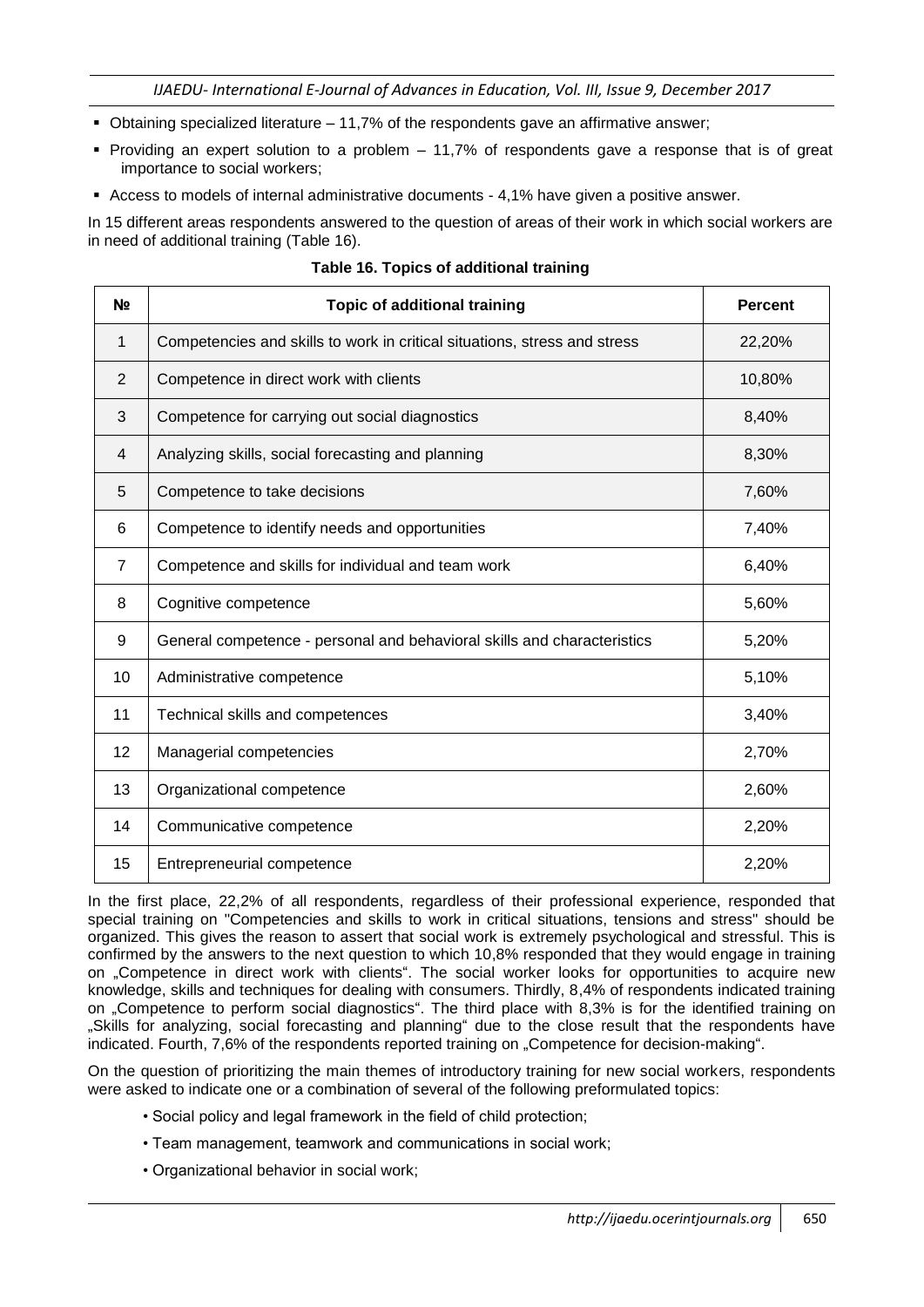- Social work with children and families at risk;
- Organization and specificity of the activities carried out in the department;
- The process of deinstitutionalization social policies;
- Fundamentals and methods in the work of the social worker.

The most important thing is the topic of social work with children and families at risk with 69,0%. Secondly, 35,6% of the votes included the topic Social policy and the legal framework in the field of child protection, and thirdly 31,5% the topic of fundamentals and methods in the work of the social worker in the social welfare sector. As the most insignificant topic at the time of the survey, 13.3% of respondents indicated the training in organizational behavior in the social work. The prioritization of all proposed topics for further training is presented in Table 17. Social workers have given more than one answer, so the number of answers is larger than the number of respondents.

Respondents from the Child Protection Departments were asked to identify their preference for participating in upgrading trainings. Sixteen of the the topics were predefined, and the respondents could indicate one answer or a combination of several. The following results were obtained, the responses being ranked downwards according to the percentage of positive responses as shown in Table 18.

| Topics for introductory training for newly recruited social workers<br>Number   |      | Answers | Cumulative<br>percent |  |
|---------------------------------------------------------------------------------|------|---------|-----------------------|--|
|                                                                                 |      | Percent |                       |  |
| Social work with children and families at risk                                  | 331  | 30,90%  | 69,00%                |  |
| Social policy and legal framework in the field of child protection              | 171  | 16,00%  | 35,60%                |  |
| Fundamentals and methods in the social worker's work                            | 151  | 14,10%  | 31,50%                |  |
| The process of deinstitutionalization - social policies                         | 136  | 12,70%  | 28,30%                |  |
| Organization and specificity of the activities carried out in the<br>department | 119  | 11,10%  | 24,80%                |  |
| Team management, teamwork and communications in social work                     | 98   | 9,20%   | 20,40%                |  |
| Organizational behavior in social work                                          | 64   | 6,00%   | 13,30%                |  |
| Total                                                                           | 1070 | 100,0%  | 222,9%                |  |

### **Table 17. Topics of introductory training**

#### **Table 18. Topics of advanced training**

| Topics for advanced training of social workers from Child Protection<br><b>Number</b><br>Department               |     | Answers | Cumulative |  |
|-------------------------------------------------------------------------------------------------------------------|-----|---------|------------|--|
|                                                                                                                   |     | Percent | percent    |  |
| Methods of working with children - victims of violence and their<br>families                                      | 370 | 13,10%  | 55,10%     |  |
| Methods to manage the case of a child at risk                                                                     | 255 | 9,00%   | 38,00%     |  |
| Methods for early diagnosis of the risk of child abandonment and<br>prevention of abandonment                     | 253 | 8,90%   | 37,70%     |  |
| Foster care - an alternative form for raising children in a family<br>environment - process and specific features | 244 | 8,60%   | 36,40%     |  |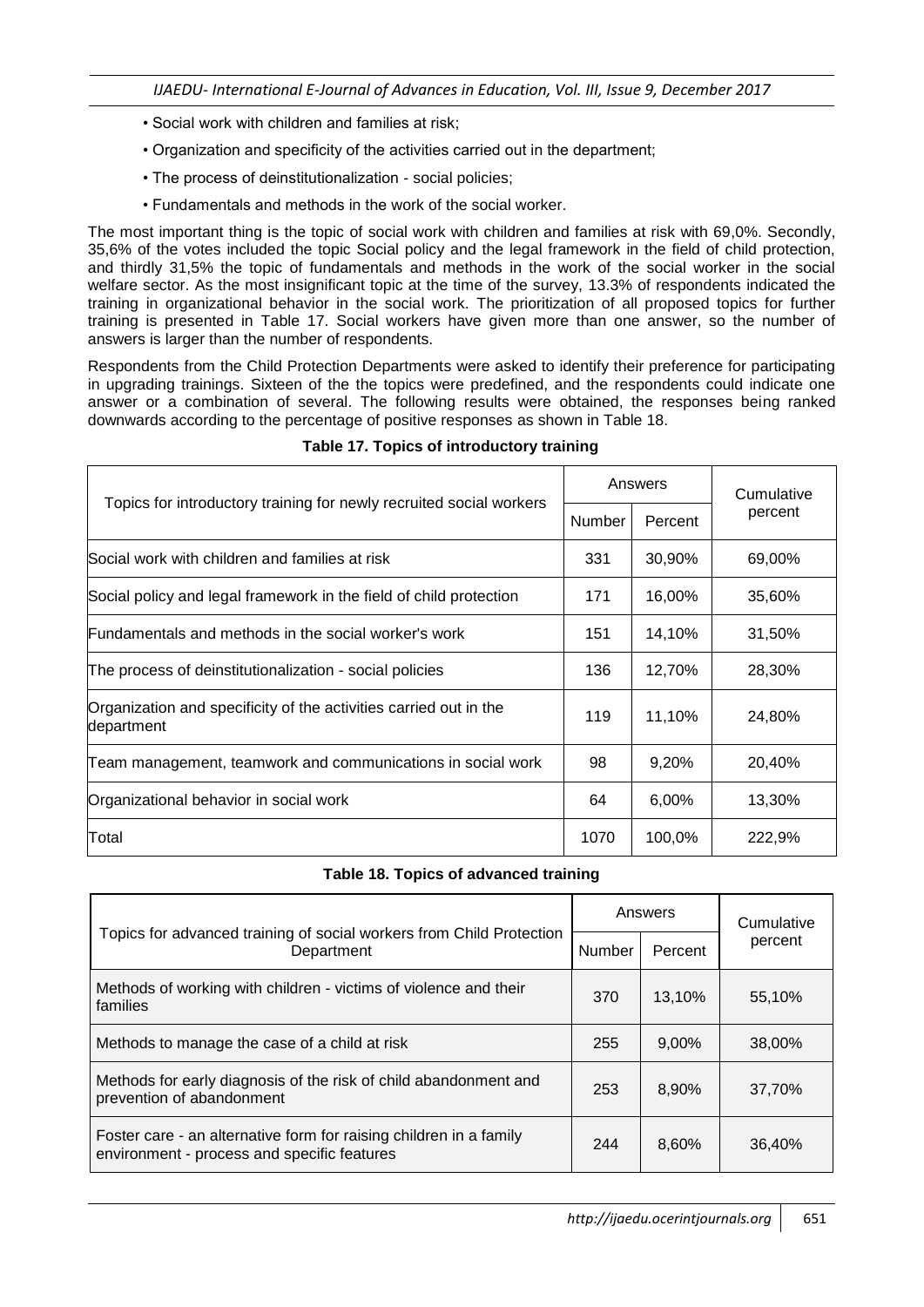| Working with children - victims of trafficking and their families                        | 231  | 8,20%   | 34,40%  |
|------------------------------------------------------------------------------------------|------|---------|---------|
| Family counseling                                                                        | 214  | 7,60%   | 31,90%  |
| Child reintegration - a process of specific features                                     | 193  | 6,80%   | 28,80%  |
| Deinstitutionalization - effect on child development                                     | 172  | 6,10%   | 25,60%  |
| Current issues of social work                                                            | 171  | 6,00%   | 25,50%  |
| Current problems and specifics in the adoption of children                               | 162  | 5,70%   | 24,10%  |
| Early intervention                                                                       | 118  | 4,20%   | 17,60%  |
| Family group conference - application possibilities                                      | 105  | 3,70%   | 15,60%  |
| Organization of resident type social services                                            | 94   | 3,30%   | 13,90%  |
| Forms and methods for working with families and relatives of people<br>with disabilities | 93   | 3,30%   | 14,00%  |
| Institutional roles and inter-sector relationships                                       | 78   | 2,80%   | 11,60%  |
| Social work and helping behavior                                                         | 77   | 2,70%   | 11,50%  |
| Total                                                                                    | 2830 | 100,00% | 421,80% |

The results show that at the first plaale with 55,1% was identified the topic of training methods for child victims of violence and their families. Secondly, the topic "Methods for case management of child at risk" – 38,0%, third – "Methods for early diagnosis of risk of child abandonment and prevention of abandonment" -37,7%. On the fourth place is "Foster care - alternative form for raising children in family environment process and specifics"- 36,4% ", and fifth – "Working with children - victims of trafficking and trafficking and their families"- 34,4%. The themes of all five of the first upgrading trainings are highly specialized, generating constant dynamics in terms of regulation and communication with the client.

In the questionnaire, a question was asked as to what supervision the employees of the Child Protection Department need. Respondents were offered 11 responses. The aim was to gather information on the need and to identify the need for the type and reasons for conducting supervision in the near future. This would make it possible for the agency, and in particular the child protection teams, to better plan and organize the supervisions. The responses received cover topics from 11 different areas, most of which were not repeated and only concern the individual interviewee. After the analysis of the results, however, several types of supervision were highlighted, for which the respondents feel that they need to change from the current way or plan to carry out. The results are presented in Table 19.

| The supervision is needed                                                  |     | Answers |         |
|----------------------------------------------------------------------------|-----|---------|---------|
|                                                                            |     | Percent | percent |
| to overcome occupational stress and the "burn out" syndrome is social work | 306 | 19,57   | 40,20%  |
| to understand your skills and weaknesses                                   | 250 | 15,57   | 32,90%  |
| to comment on the practice of different methods of social work             |     | 14,07   | 28,90%  |
| group, within the organization                                             | 207 | 13,24   | 27,20%  |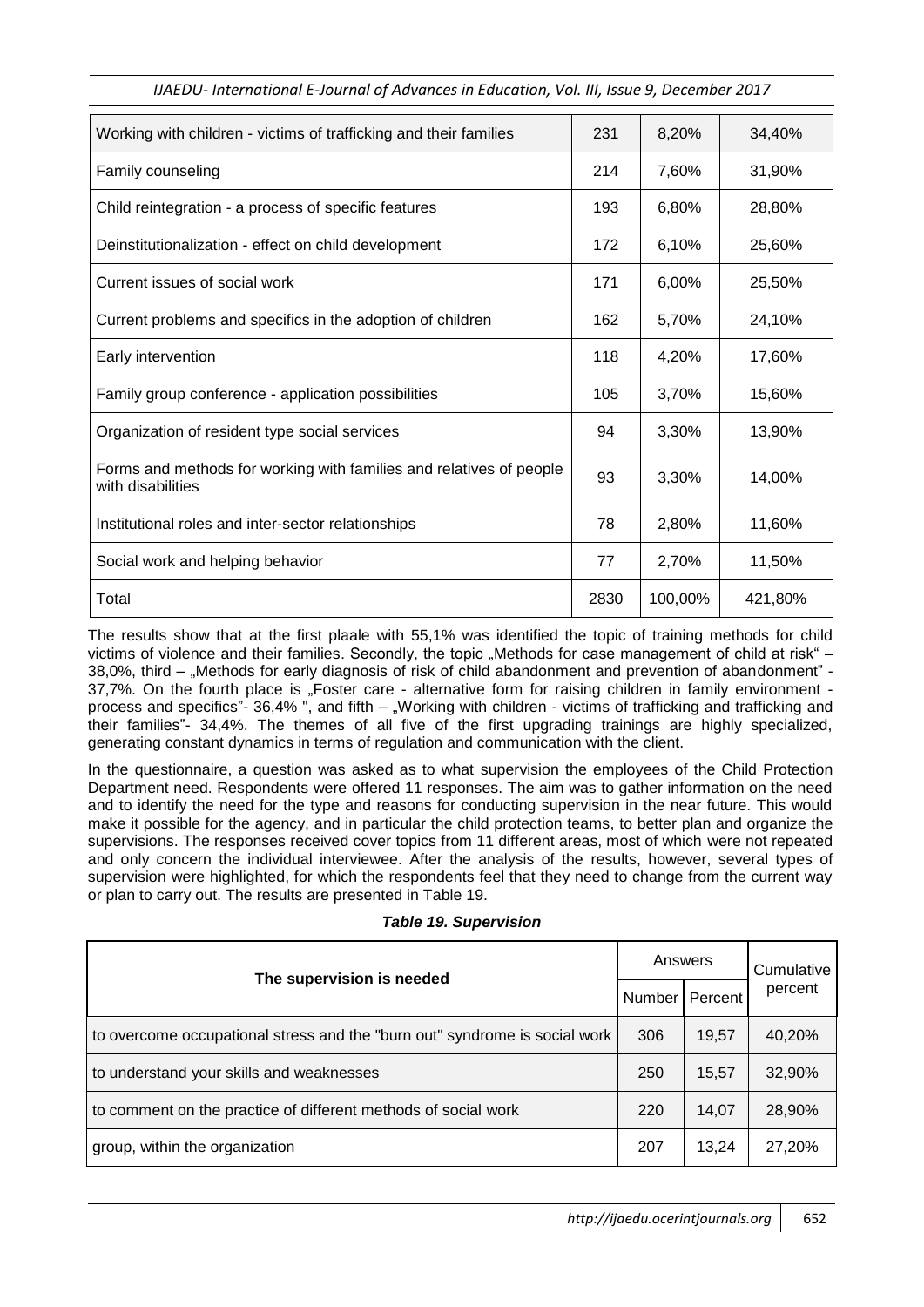| individual                                                                | 159 | 10,17 | 20,90%  |
|---------------------------------------------------------------------------|-----|-------|---------|
| to learn to make clear assessments of your work with clients / colleagues | 132 | 8,44  | 17,30%  |
| multiple, multidisciplined environment                                    | 125 | 7,99  | 16,40%  |
| to explore your interventions                                             | 76  | 4,89  | 10,00%  |
| to reflect on your social work                                            | 62  | 3,96  | 8,10%   |
| to discuss ethical issues                                                 | 27  | 1,73  | 3,50%   |
| Total                                                                     |     |       | 205,40% |

The results show that, first of all, 19,57% identified the need for supervision to overcome occupational stress and the professional "burn out" syndrome. Secondly, with 15,57%, there is a need for supervision to social workers to understand their skills and strengths and weaknesses. Third, by 14,07% supervision is needed to comment on the practice of different social methods. The goals of all three are highly specialized, generating constant dynamics in terms of client communication, specialized institutions and administrative work.

# **4. CONCLUSION**

The survey shows that the employees of the two departments Child Protection and People with Disabilities and Social Services in the Social Assistance Directorates are actively involved in trainings and seminars and have attitudes to increase their professional qualifications organized by the Social Assistance Agency in order to increase professional experience and knowledge, to exchange experience and good practices between colleagues and departments. This is particularly important for social workers who have a professional experience of less than two years and who, for one reason or another, have not been inducluded in introductory training, as well as in places where due to a shortage of experts in departments workloads, number of cases and many different obligations increase Terziev, 2017b, pp. 1087-1106; Terziev, 2017c, pp. 1107-1125; Terziev. V. pp. 1400-1410; Terziev, 2017d, pp.1318-1329; Terziev, 2017e, pp. 923-935; Terziev, 2017f, pp. 933-939; Terziev, Arabska, 2017c, pp. 1109-1124, Terziev, Arabska, 2017d, pp.1089-1100, Terziev, Arabska, 2017e, pp. 1101-1112; Terziev, Arabska, 2017f, pp. 1113-1126; Terziev, 2017g; Terziev, Arabska, 2017g, pp. 1090-1108; Terziev, Arabska, 2017h, pp. 1466-1476; Terziev, Arabska, 2017i, pp.1458-1470; Terziev, Arabska, 2017j, pp. 925-939; Terziev, Georgiev, 2017a, pp. 94-101; Terziev, Georgiev, pp. 1418-1437; Terziev, 2017h; Terziev, Dimitrov, 2016, pp. 205-234; Terziev, Georgiev, 2017b, pp. 61-70; Terziev, Dimitrova, 2017a, pp.757-797; Terziev, Dimitrova, 2017b; Terziev, Dimitrova, 2017c, Terziev, 2017i; Terziev, 2016g, pp. 84-90; Terziev, 2017j, pp. 55-78).

Changes in the legal framework lead to the attitude of rapid and adequate organizational measures for conducting advanced trainings to update and expand knowledge in areas covered by changes. This is a problem that directly affects the daily work of the social workers. Providing timely and adequate information on these changes, organizing timely training as well as variants of ready-made models of internal regulations will save time for social workers, will help to unify the internal regulations of the departments and, last but not least, would help to generate a good working climate in the departments and hence the agency as a whole.

Employees of the Child Protection and Disability and Social Services Departments at the Social Assistance Directorate state that they need training and qualification for various professional problems and express their need for exchange of professional experience and good practices. It would be a good practice to organize roundtables, discussion forums, meetings, etc., and when necessary to discuss and solve current problems of social workers in different regions and locations, a preferred form for further qualification. On the basis of the results of the already identified trainings, a training plan could be drawn up for the years in the near future. Pre-planning will allow for greater efficiency in organizing trainings [71-95] (Terziev, 2017j, pp. 55-78; Terziev, 2017k, pp. 78-93, Terziev, Georgiev, 2017c, pp. 24-31; Terziev, Arabska. 2017k; Terziev, Arabska, 2017l, pp. 41-46; Terziev, 2017l, pp. 9-34; Terziev, Banabakova, Dimitrova, 2017a, pp. 52-81; Terziev, Banabakova, Dimitrova, 2017b, pp. 82-119; Terziev, Nichev, Arabska, 2017, pp. 322-375; Terziev, 2017m, p. 254; Terziev, 2017n, p.255; Terziev, Arabska, 2017m, pp. 54-95; Terziev, 2017o, pp. 6-12; Terziev, 2017p, pp.13-18; Terziev, Dimitrova, 2017d, pp. 825-879; Terziev, Arabska, 2017n, pp. 487-494; Terziev. Arabska, 2017o, pp.493-503; Terziev, 2017q, pp. 338-351; Terziev, Georgiev, 2017d, pp. 37-39; Kanev, Terziev, 2017, pp. 595-606; Terziev, Nichev, 2017a, pp. 556-574; Terziev, Nichev, 2017b, pp. 541-555,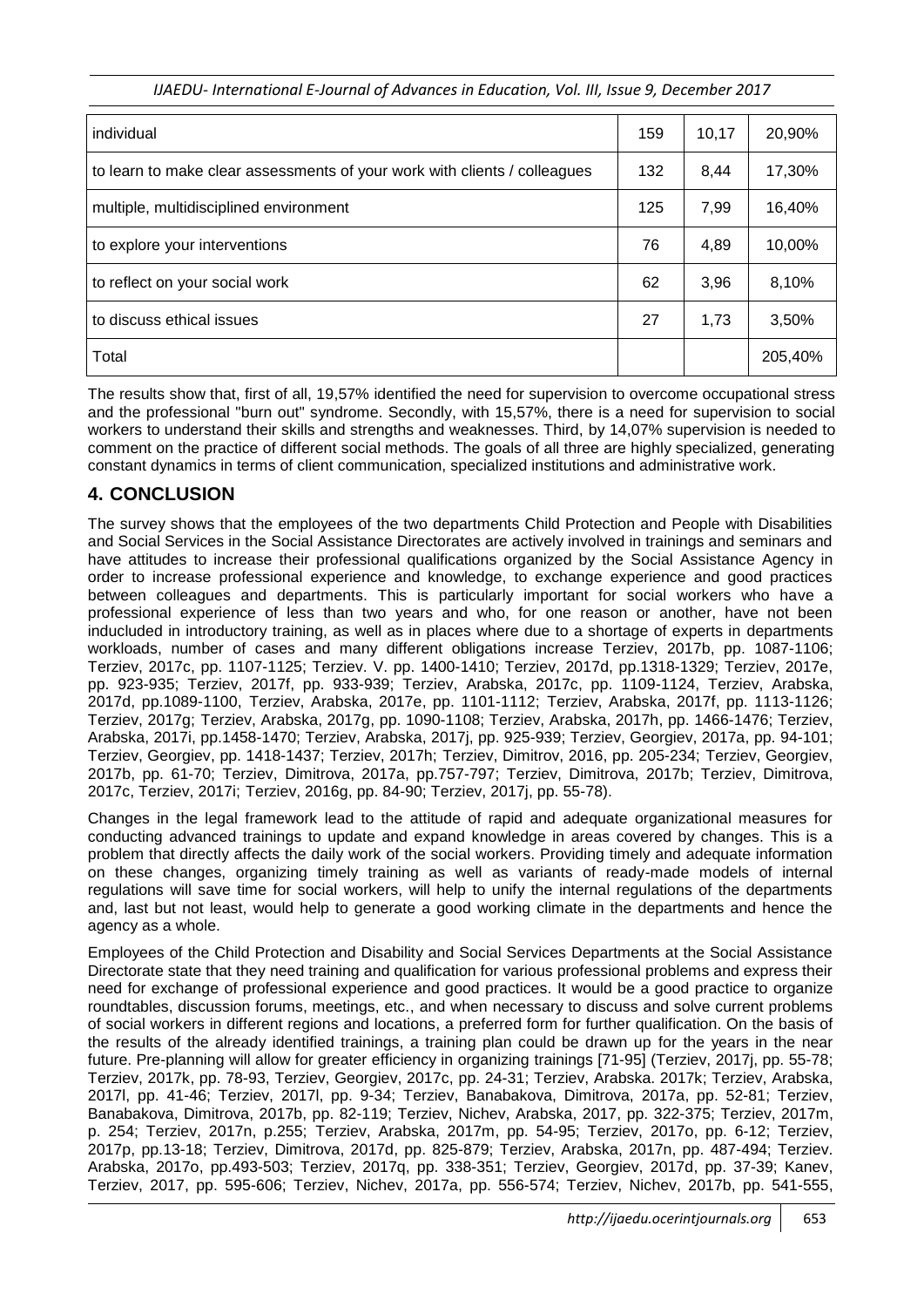Terziev, Nichev, 2017c, pp.531-540; Terziev, 2017r, pp. 654-660; Terziev, 2017s, pp. 641-653).

# **REFERENCE LIST**

- Terziev, V., (2013) Vazdeystvie na politikite na pazara na truda za osiguryavane na zaetost", "Dema pres Ruse".
- Terziev, V. (2016a). Competence-based training in public employment services, Tenth International Scientific Conference "The Power of Knowledge", Knowledge International Journal Scientific papers Vol. 14.1.
- Terziev, V., Dimitrova, & S., Arabska, E. (2015). Razrabotvane na kompetentsii, pregled na potentsiala na sluzhitelite i opredelyane potrebnostite ot vavezhdashto i poddarzhashto obuchenie v publichnite sluzhbi za zaetost. Natsionalna konferentsiya s mezhdunarodno uchastie "Obrazovatelni tehnologii 2015", Izvestiya na Sayuza na uchenite – Sliven,.
- Terziev, V. (2009). Intercompany training as a technology for company management staff development. Proceedings of the International Conference on Manufacturing Systems ICMaS, Vol.4.
- Terziev, V., Dimitrova, S. (2014). The internal training as a process of continuous training, Mezhdunarodnaya nauchno-prakticheskaya konferentsiya, "Innovatsionnayy vektor razvitiya nauki", Ufa, Rossiya.
- Terziev, V. (2017a). Model of methodology for determining the needs of continuing vocational training of social work specialists providing social services. Evraziyskiy soyuz uchenayh (ESU), Ezhemesyachnayy nauchnayy zhurnal № 1(34) / 2017, part 2.
- Terziev, V. Social and economic policies in a period of active transformations in Bulgaria, Book of Abstracts: First International Scientific Conference "Sustainability Challenges in Modern Organizations -Knowledge & Innovation in Management & Operation".
- Terziev, V., S. Stanchev, Development of active social policies in Bulgaria, Book of Abstracts: First International Scientific Conference "Sustainability Challenges in Modern Organizations - Knowledge & Innovation in Management & Operation".
- Terziev. V., E. Arabska, (2016a) State of the labor market in Bulgaria, VII international scientific and applicative conference KNOWLEDGE WITHOUT BORDERS, 8-10 April 2016, Bansko, Bulgaria. International Journal Scientific Papers Vol. 12.2,.
- Terziev. V., E. Arabska, (2016b) Functional Public Service in Perspectives 2020, VII international scientific and applicative conference KNOWLEDGE WITHOUT BORDERS, International Journal Scientific Papers Vol. 12.2,.
- Terziev. V., E. Arabska, & S. Filipov, & S. Stanchev, (2016a) Indicators for Monitoring of the Active Policy on the Labor Market in Bulgaria. The international trade XI scientific conference "Innovations in tehnologiyana and obrazovanii" Kuzbasskiy gosudarstvennыy; Technical University them. T.F. 18-19 March 2016 Часть 4.
- Terziev. V., E. Arabska, S. Filipov, S. Stanchev, (2016b) Implementation of programs and measures of active labor market policy in Bulgaria. The international trade XI scientific conference "Innovations in tehnologiyana and obrazovanii" Kuzbasskiy gosudarstvennыy; Technical University them. T.F. 18-19 March 2016 Часть 4,.
- Terziev. V., E. Arabska, & S. Filipov, & S. Stanchev, (2016c) Policies for Building a Functioning Labor Market in Bulgaria and Impact on Vulnerable Groups. The international trade XI scientific conference "Innovations in tehnologiyana and obrazovanii" Kuzbasskiy gosudarstvennыy; Technical University them. T.F. 18-19 March 2016 г. Часть 4.
- Terziev. V., E. Arabska, & S. Filipov, & S. Stanchev, (2016d) Challenges to the Development of the Labor Market and the Role of the Public Employment Services. The international trade XI scientific conference "Innovations in tehnologiyana and obrazovanii" Kuzbasskiy gosudarstvennыy; Technical University them. T.F., 18-19 March 2016 Часть 4.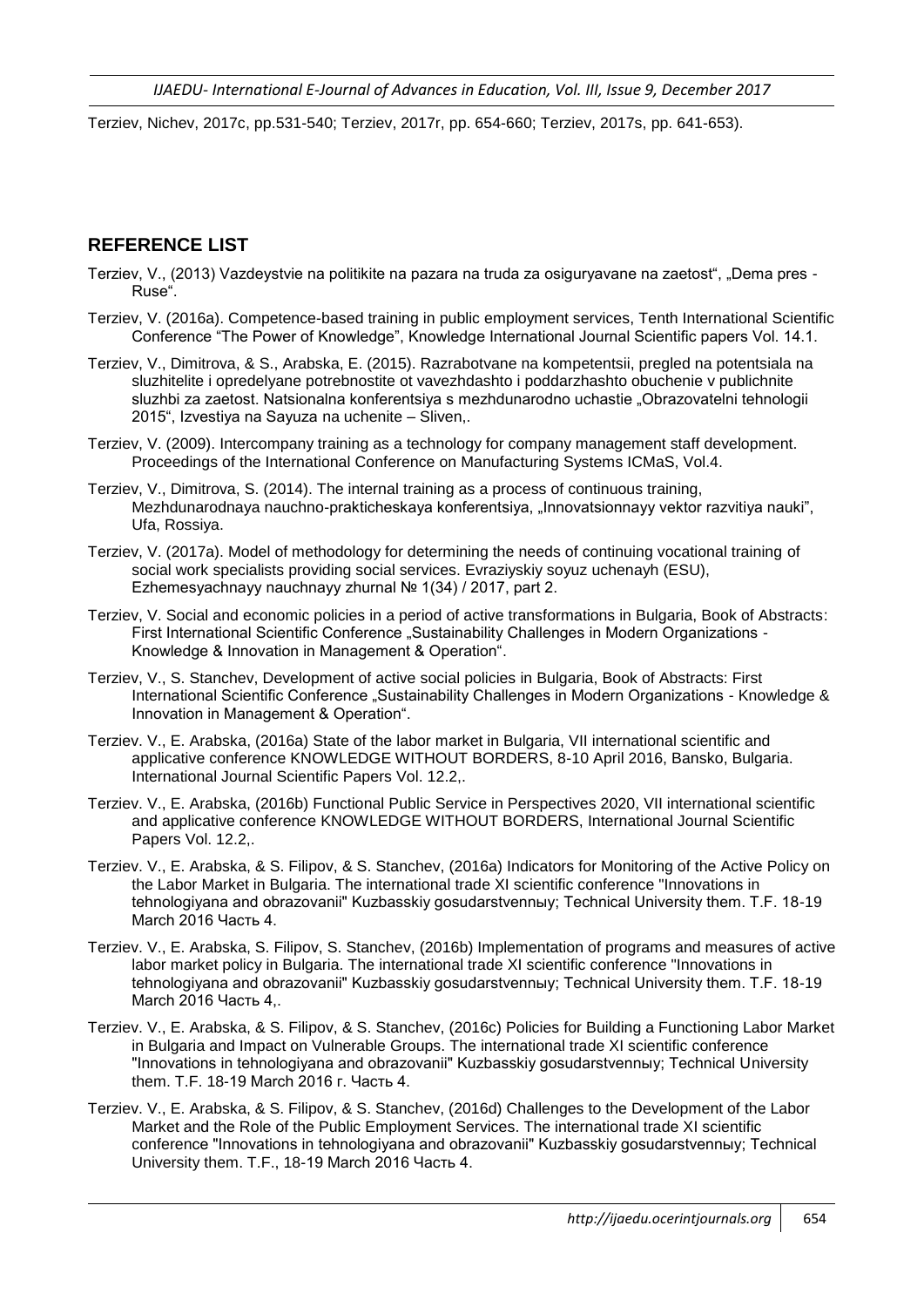- Terziev. V., E. Arabska, (2016c) Impact of Active Policy and Employment Intermediation Services in Bulgaria. Fourteenth Youth Scientific Practice Conference, Federation of Scientific and Technical Unions, Collection of Reports.
- Terziev. V., E. Arabska, (2016d) Main profiles of unemployed persons in Bulgaria. Fourteenth Youth Scientific and Practical Conference, Federation of Scientific and Technical Unions, Collection of Reports.
- Terziev. V., E. Arabska, (2016e) Dynamics in vulnerable groups on the labor market in Bulgaria. Fourteenth Youth Scientific and Practical Conference, Federation of Scientific and Technical Unions, Collection Reports.
- Terziev. V., E. Arabska, (2016f) Labor Market Trends and Labor Force Survey in Bulgaria. Fourteenth Youth Scientific and Practical Conference, Federation of Scientific and Technical Unions, Collection of Reports.
- Terziev. V., E. Stoyanov, (2016a) Social program as a product of social programming. Laws and trends in the development of science in modern society. Collection of articles of the International Scientific and Practical Conference, SIC AERTHERA,.
- Terziev. V., E. Stoyanov, (2016b) Social activity of the human resource the basis of effective social policy. Problems, perspectives and directions of innovative development of science. Collection of articles of the International Scientific and Practical Conference, SIC AERTHERA.
- Terziev. V., E. Stoyanov, (2016c) Strategic advantages of the active social program. Problems, perspectives and directions of innovative development of science. Collection of articles of the International Scientific and Practical Conference SIC AERTHERA.
- Terziev. V., E. Stoyanov, (2016d) Social efficiency as a measure of activity in society. International Journal of Innovation Science, N 3/2016, AERTERNA.
- Terziev. V., N. Bencheva, T. Stoeva, E. Arabska, (2016) Social enterprises in Bulgaria. International scientific-practical conference "Prospects for the development of science and education", Scientific journal "Economics and Finance" Plovdiv.
- Terziev. V., N. Bencheva, E. Arabska, (2016) Implications on the development of social economy in Bulgaria, International Scientific and Practical Conference "Prospects for the Development of Science and Education", Journal of Economics and Finance Plovdiv.
- Terziev. V., N. Bencheva, M. Tepavicharova, E. Arabska, (2016) Encouragement of social entrepreneurship in Bulgaria. International scientific-practical conference "Prospects for the development of science and education", Scientific journal "Economics and Finance".
- Terziev. V., E. Arabska, (2016g) Impact of social enterprises, International Scientific Conference. Statement on the timing of the selection of products, 6-7 oktomvri, 2016. National University "Vasil Levski", Faculty of Artillery, Air Defense and KIS - Sh. Shumen, Military Technical Academy, Bukuresh, Romania, National University for selection.
- Terziev. V., E. Arabska, (2016h) Social enterprises and social entrepreuners. International scientific conference. Statement on the timing of the selection of products, 6-7 oktomvri, 2016. National Voyenen University "Vasil Levski", Faculty of Artillery, Air Defense and the CIS - Shumen, Military Technical Academy, Bukuresh, Rumnia, National University, selected.
- Terziev. V., Arabska, E. (2016i) Social entrepreneurship in Europe, International Scientific Conference. Statement on the timing of the selection of products, 6-7 oktomvri, 2016. Natsionalen Voenen University "Vasil Levski", Faculty of Artillery, Air Defense and the CIS - Shumen, Military Technical Academy, Bukureş, Rumnia, National University, selected.
- Terziev. V., (2016c) Development on the labor market in Bulgaria and the impact on policy monitoring in the region on unemployment and unemployment, Write-off of "Economics 21", CA "D.A. Tsenov"-Svishtov, Godina VI, book 2.
- Terziev. V., P. Dimitrova, (2014a) Development of the social support system in Bulgaria, Collection of articles of the International Scientific and Practical Conference "Actual problems of modern science", Aeterna (Ufa).
- Terziev. V., P. Dimitrova, (2014b) Development of the structure of the social support system in Bulgaria, Collection of articles of the International Scientific and Practical Conference "Actual problems of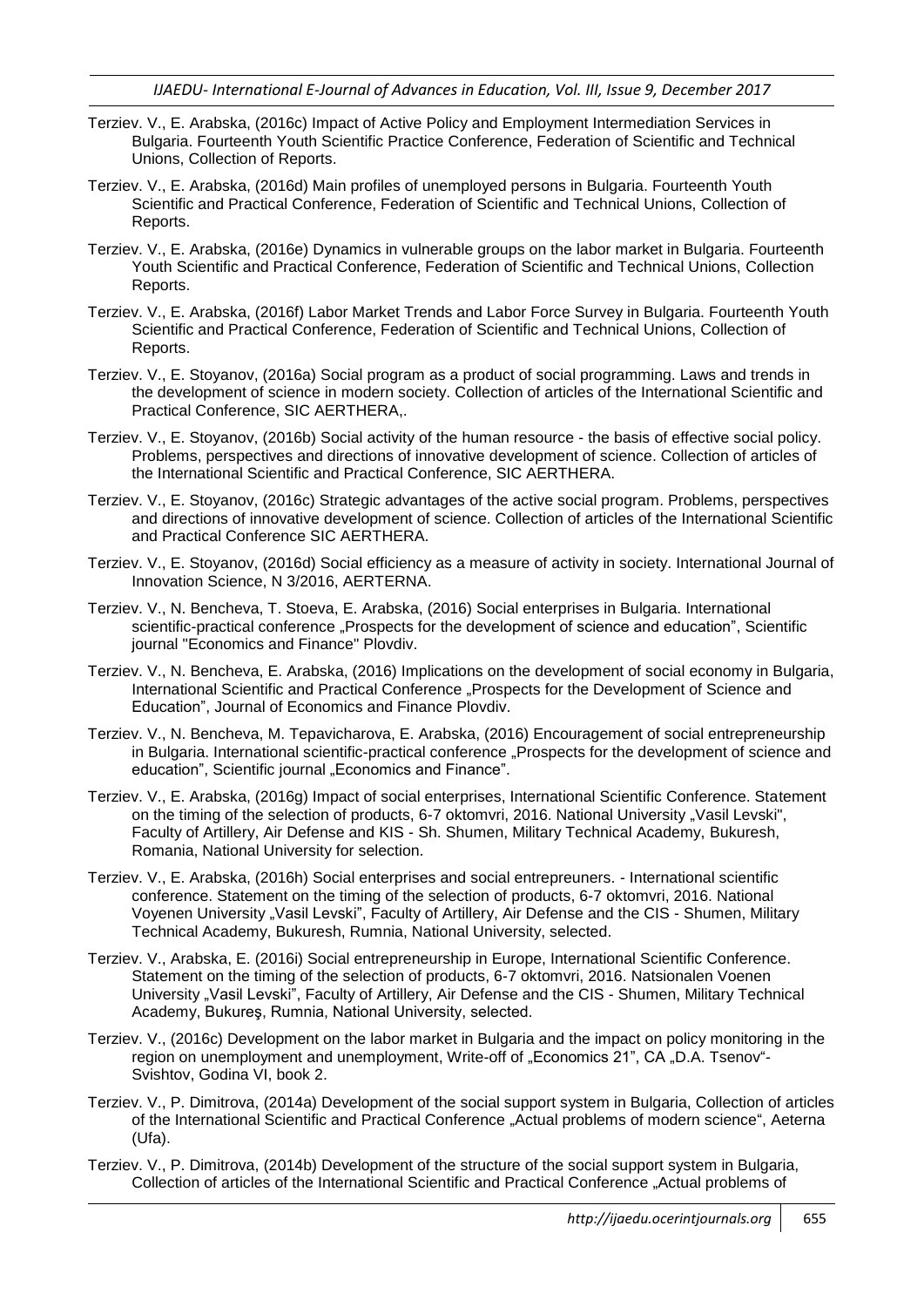modern science", Aeterna (Ufa) 2014, ISBN: 978-5-906769-47-3, p. 294-307.

- Terziev. V., E. Arabska, (2016j) Social Policy Development and Implementation: Municipal level perspectives, HASSACC 2016 - Human and Social Sciences at the Common Conference.
- Terziev. V., (2016d) Social policies on labor market as theory and practice in Bulgaria, International scientific conference "Economic well-being through spodelane for knowledge", is dedicated to the 80th year from the foundation of the academy "D. A. Tsenov"- Svishtov, Volume 1.
- Terziev. V., E. Stoyanov, E. Arabska, (2016) Monitoring of the active social policies on labor market: the case of Bulgaria. Business Economics, ISSN 0007-666X, Palgrave Macmillan Ltd., No. 4 (51) / 2016.
- Dimitrovski. R., V. Terziev, S. Saliu, L. Pushova, (2016) Managing the problem of unemployment in the republic of Macedonia, Tenth International Scientific Conference THE POWER OF KNOWLEDGE, Agia Triada, Republic of Greece. Knowledge International Journal Scientific papers Vol. 14.3.
- Terziev. V., Development of labor market in Bulgaria and impact of policies on employment and unemployment. Stopanska Academy "D. A. Tsenov"- Svishtov, sp. "Economics 21".
- Terziev. V., E. Arabska, R. Dimitrovski, L. Pushova, (2016) Challenges to social entrepreneurship development in Bulgaria, Conference Bansko 2016. Eleventh International Conference: KNOWLEDGE CAPITAL OF THE FUTURE, KNOWLEDGE International Journal Scientific Papers.
- Terziev. V., (2016e) Social Entrepreneurship in Bulgaria and Europe, International Scientific Conference, International Scientific Conference on Social Entrepreneurship - Agricultural University of Plovdiv).
- Terziev. V., E. Arabska, (2016k) Needs and Challenges of Social Entrepreneurs, International Scientific Conference.
- Terziev. V., (2016f) Impacts of active social programs on labor market. The X International Academic Congress "Contrmporary Science and Education in Americas, Africa and Eurasia".
- Terziev. V., (2017a) Management of the effective social programming or the controlled beginning of the good future, European Review of Economic Hitory, №1 (21) 2017.
- Terziev. V., E. Arabska, (2017a) Providing business support to social entrepreneurs, Children & Schools, Issue 4 (2), (October), Volume 39. Oxford University Press.
- Terziev. V., N. Nichev, S. Simeonov, Historical development and characteristics of pension systems, Review of Finance, Issue 6 (2), (October), Volume 21. Oxford Universty.
- Terziev. V., E. Arabska, (2017b) Examining social enterprise business advisors job profiles and qualifications, Review of Finance, Issue 6 (2), (October), Volume 21. Oxford University Press.
- Terziev. V., (2017b) Development of the social assistance system"s structure in Bulgaria, Past & Present, Issue 1 (2), (November), Volume 237. Oxford University Press.
- Terziev. V., (2017c) Development of the social assistance system in Bulgaria, Past & Present, Issue 1 (2), (November), Volume 237. Oxford University Press, 2017.
- Terziev. V., Impact of the labor market policies for ensuring employment, Journal of Economic Geography, Issue 6 (2), (November), Volume 17.
- Terziev. V., (2017d) Building a model of social and pshychological adaptation, The Journal of Medicine and Philosophy, Issue 6 (2), (December), Volume 42. Oxford University Press.
- Terziev. V., (2017e) Factors affecting the process of social adaptation, European Journal of International Law, №1(28) 2017.
- Terziev. V., (2017f) Importance of human resources to social development, Oxford Journal of Legal studies, Issue 4 (2), Volume 37. Oxford University Press.
- Terziev. V., Arabska. E., (2017c) Chalenges to social entrepreneurship development in Bulgaria, Social Problems, Social Problems, Issue 4 (2), (November), Volume 64. Oxford University Press.
- Terziev. V., Arabska. E., (2017d) Development of the concept of social entrepreneurshipo in Europe, The British Journal for the Philosophy of Science, Issue 4 (2), (December), Volume 68. Oxford University Press.
- Terziev. V., Arabska. E., (2017e) Social entrepreneurship social values and social impact, The British Journal for the Philosophy of Science, Issue 4 (2), (December), Volume 68. Oxford University Press.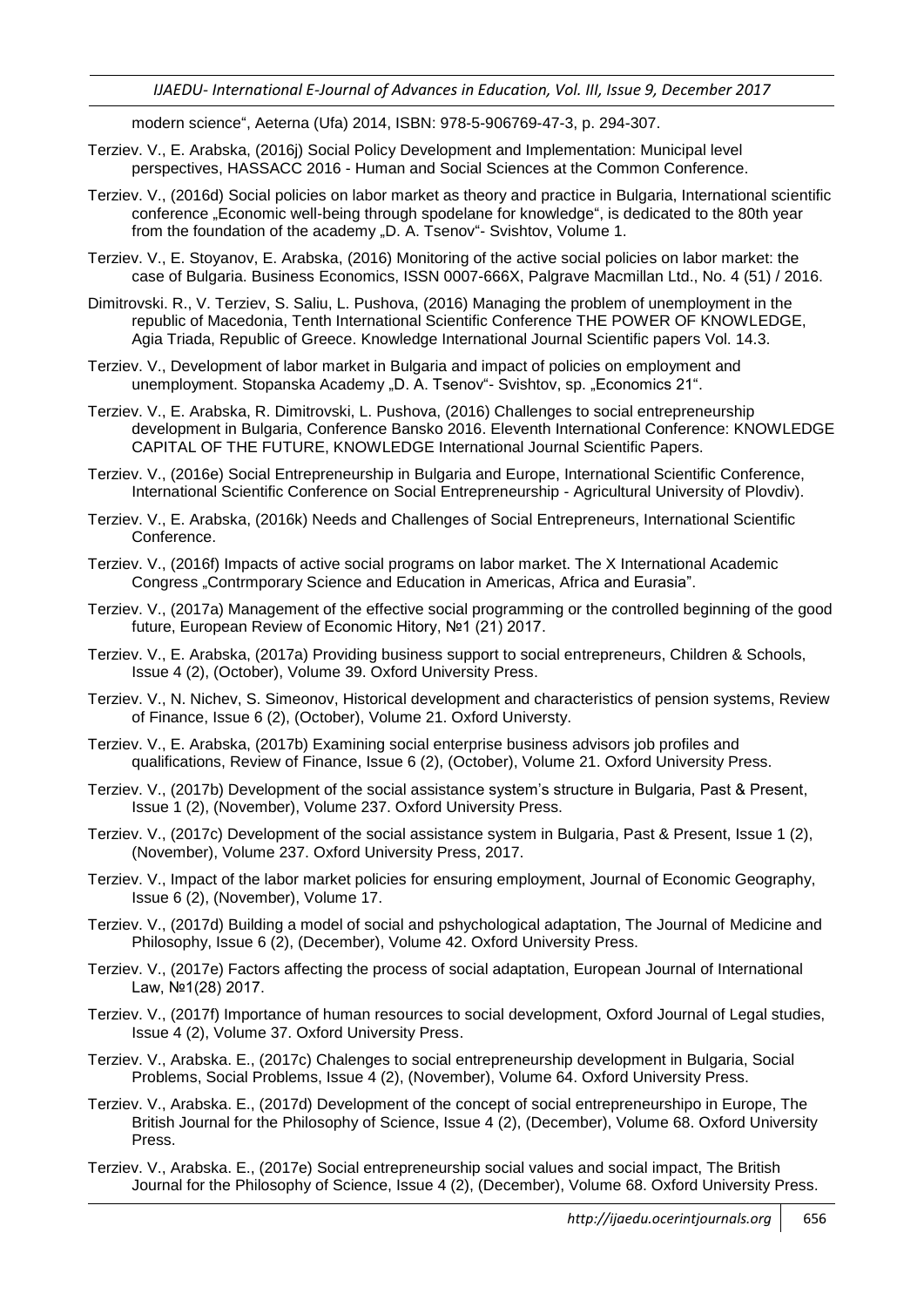- Terziev. V., Arabska. E., (2017f) Social enterprises a sustainable business model, The British Journal for the Philosophy of Science, Issue 4 (2), (December), Volume 68. Oxford University Press.
- Terziev. V., (2017g) Improvement in the work of the institutions on labor market through a process model, European Sociological Review, №1(33) 2017.
- Terziev. V., Arabska. E., (2017g) Social policies on labor market as the theory and practice in Bulgaria, Social Problems, Social Problems, Issue 4 (2), (November), Volume 64. Oxford University Press.
- Terziev. V., Arabska. E., (2017h) Skills requirements from advisors so as to provide effective support to social enterprises, Family Practice, №1(34) 2017.
- Terziev. V., Arabska. E., (2017i) Social entrepreneurship in Bulgaria and Europe, Health Education Research, №1(32) 2017.
- Terziev. V., Arabska. E., (2017j) Needs and challenges of social entrepreneurs, Literature and Theology, Issue 4 (2), (December), Volume 31. Oxford University Press.
- Terziev. V., M. Georgiev, (2017a) Active Social Programs Development in Bulgaria: Contemporary Challenges and Social Management Instruments, International Journal of Humanities and Social Science Invention, Vol.6, Issue 1.
- Terziev. V., Georgiev, M. The active model of a social programme and its strategic advantage. Medical Teacher, №7-8(39).
- Terziev. V., (2017h) Development of the social support system in Bulgaria, Economic theory, UNIVERSUM: Economic and Jurisprudence, No.1 (34).
- Terziev. V., P. Dimitrov, (2016) Models for the methodical course for the determination of the need for professional training in a specialist in social services, providing social services, International Scientific Conference, 29 September 2016, Plovdiv, Bulgaria, International scientific conference on social entrepreneurship-Agraren University Plovdiv.
- Terziev. V., M. Georgiev, (2017b) Social Enterprise and Their Influence International Scientific Conference, 29 September 2016, Plovdiv, Bulgaria, International Scientific Conference on Social Entrepreneurship-Agraren University Plovdiv.
- Terziev, V., P. Dimitrova, (2017a) Model of methodology for determining the needs of continuing vocational training of social work specialists providing social services, American Journal of Education, No.4 (2), (August). Volume 123. The University of Chicago Press.
- Terziev. V., P. Dimitrova, (2017b) Social policy as a tool for social development, Universum, Economics and jurisprudence: electron. Scientific. Journal. 2017, No.2 (35).
- Terziev. V., P. Dimitrova, (2017c) Continuing vocational training in Bulgaria, Universum, Economics and jurisprudence: electron. Scientific. Journal. 2017, No.2 (35).
- Terziev. Venelin, (2017i) Social Support System in Bulgaria: Stages of Development and Development, Universum, Economics and Jurisprudence: electronic. Scientific. Journal. 2017, No. 2 (35).
- Terziev. V., (2016g) Human Resource Management Systems for Social Activities, XXXII International Scientific and Practical Conference, Eurasian Union of Scientists (ECU), Monthly Scientific Journal No.12 (33) / 2016 Part 1.
- Terziev. V., (2017j) Model of methodology for determining the needs of continuing social work, the Eurasian Union of Scientists (ESU), Monthly Scientific Journal No. 1 (34) / 2017, 2 Part.
- Terziev. V., (2017k) Research identification and monitoring of the needs of the occupational training of social activities experts, Eurasian Union of Scientists (ECU), Monthly Scientific Journal No. 1 (34) / 2017, 2 Part.
- Terziev. V., M. Georgiev, (2017c) Impact of the labor market policies for ensuring employment, Proceedings of Academics World 57<sup>th</sup> International Conference, Paris, France.
- Terziev. V., Arabska. E., (2017k) Social enterprises a sustainable business model, IOSRD (International Organization of Scientific Research and Development) 14th International Conference on Developments in science, Management and Engineering.
- Terziev, V., E. Arabska, (2017l) Social Entrepreneurship in Terms of Social Values and Social Impact, International Journal of Research in Management, Economics and Commerce.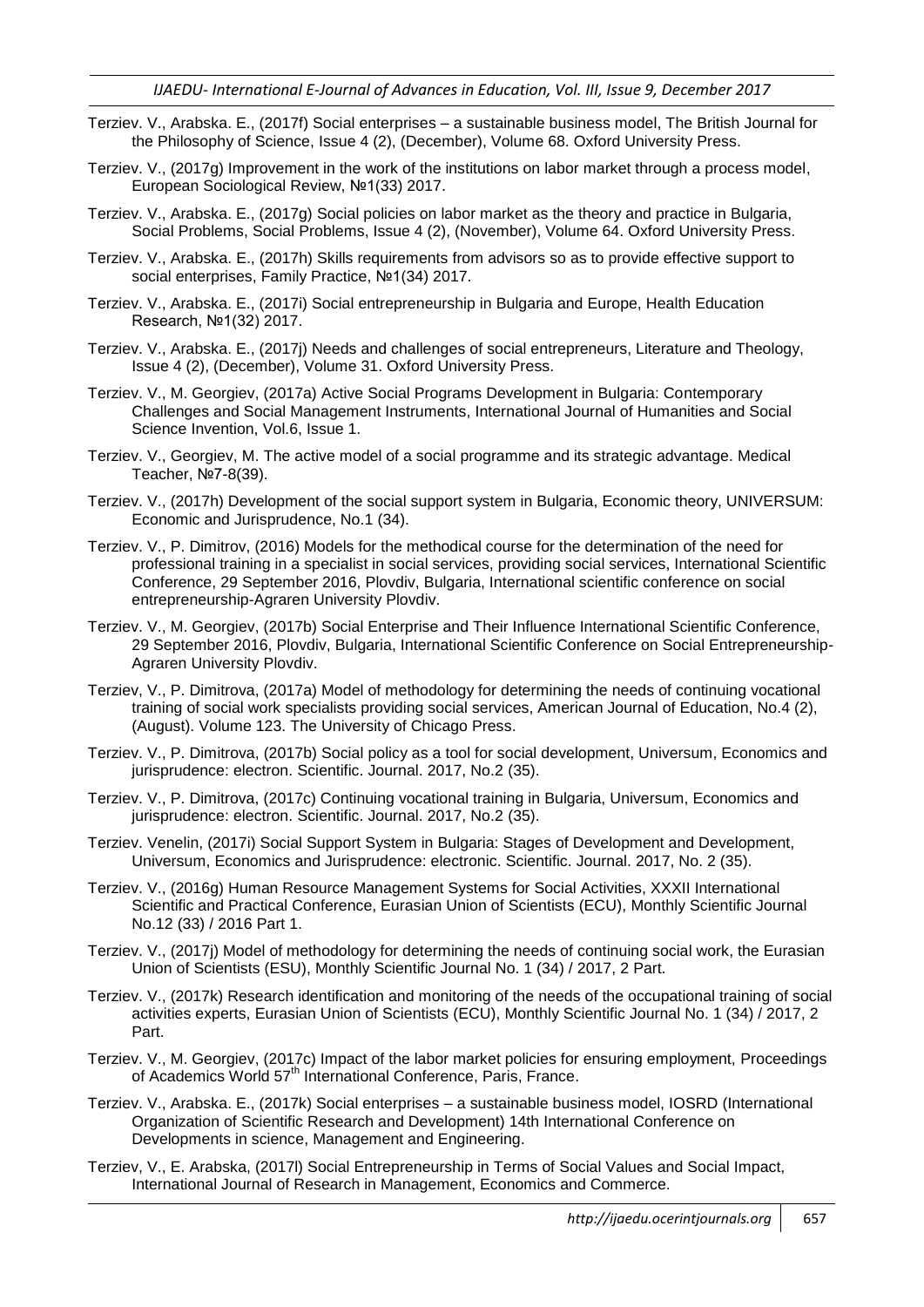- Terziev, V., (2017l) Research on the Status of Social Entrepreneurship in Bulgaria: a Presentation of a Project Report"s Primary Data, Journal of Innovations and Sustainability Volume 3, Number 1.
- Terziev, V., V. Banabakova, P. Dimitrova, (2017a) Research, Identification and Monitoring of the Needs of Occupational Training of Social Activities Experts, Collection of Reports of the Annual University Scientific Conference Volume 6 Scientific Direction "Social, Economic and Social Sciences".
- Terziev, V., V. Banabakova, P. Dimitrova, (2017b) Model of Methodology for Determining the Needs of Continuing Vocational Training of Social Work Specialists Providing Social Services, Compilation of a report from the University University Scientific Conference Volume 6 Scientific direction "Sotsialni, Stopanski and Science".
- Terziev. V., Nichev N., Arabska E., (2017) Analysis on the development of social development in Bulgaria, Svrmenenni trends in aviation education, a compilation of the report on the Scientific Conference on 18-19 May 2017.
- Terziev, V., (2017m) Social Policy as Theory and Practice in Bulgaria, 3rd Central and Eastern European LUMEN International Scientific Conference New Approaches in Social and Humanistic Sciences 8-10 June 2017 | Chisinau, Republic of Moldova.
- Terziev, V., (2017n) Social Entrepreneurship as an Opportunity to Model an Active Social Program, 3<sup>rd</sup> Central and Eastern European LUMEN International Scientific Conference New Approaches in Social and Humanistic Sciences.
- Terziev, V., E. Arabska, (2017m) Social entrepreneurship development in Bulgaria, management and education, economics, finance accounting, University "Prof. Dr Assen Zlatarov ", Vol. XIII (1) 2017.
- Terziev, V., (2017o) Social entrepreneurship as an opportunity to model an active social program, Topical issues of contemporary science: Collection of scientific articles. - C.E.I.M.
- Terziev, V., (2017p) Social policy as theory and practice in Bulgaria, Topical issues of contemporary science: Collection of scientific articles. - C.E.I.M.
- Terziev, V., P. Dimitrova, (2017d) Research, identification and monitoring of the needs of occupational training of social activities experts, American Journal of Education, No.4 (2), (August). Volume 123. The University of Chicago Press.
- Terziev, V., E. Arabska, (2017n) Analysis of the process of social entrepreneurship in Bulgaria, XIV International Scientific Conference MANAGEMENT AND ENGINEERING "17.
- Terziev, V. E. Arabska, (2017o) Social entrepreneurship development in Bulgaria, XIV International Scientific Conference MANAGEMENT AND ENGINEERING "17, DAYS OF SCIENCE AT TU-SOFIA.
- Terziev, V., (2017q) The system of social services in Bulgaria and the process of deinstitutionalisation of children, Proceedings of the VII International Academic Congress "Fundamental and Applied Studies in EU and CIS Countries" (United Kingdom, Cambridge, England, 26–28 February 2017). Volume VII. Cambridge University Press.
- Terziev, V., M. Georgiev, (2017d) Importance of human resources to social development, International Journal of Management and Applied Science, Volume-3, Issue-4.
- Kanev, D., V. Terziev, (2017) Behavi oral economi cs: development, condi ti on and perspecti ves, Proceedings of SOCIOINT 2017- 4<sup>th</sup> International Conference on Education, Social Sciences and Humanities 10-12 July 2017- Dubai, UAE.
- Terziev, V., N. Nichev, (2017a) Research, identification and monitoring of the needs of occupational training of social activities experts, Proceedings of SOCIOINT 2017- 4<sup>th I</sup>nternational Conference on Education, Social Sciences and Humanities 10-12 July.
- Terziev, V., N. Nichev, (2017b) Model of methodology for determining the needs of continuing vocational training of social work specialists providing social services, Proceedings of SOCIOINT 2017-4<sup>th</sup> International Conference on Education, Social Sciences and Humanities 10-12 July 2017- Dubai, UAE.
- Terziev, V., N. Nichev, (2017c) Strategic framework for social entrepreneurship development in Bulgaria, Proceedings of SOCIOINT 2017- 4<sup>th</sup> International Conference on Education, Social Sciences and Humanities 10-12 July 2017- Dubai, UAE.

Terziev, V., (2017r) Social entrepreneurship as an opportunity to model an active social program,